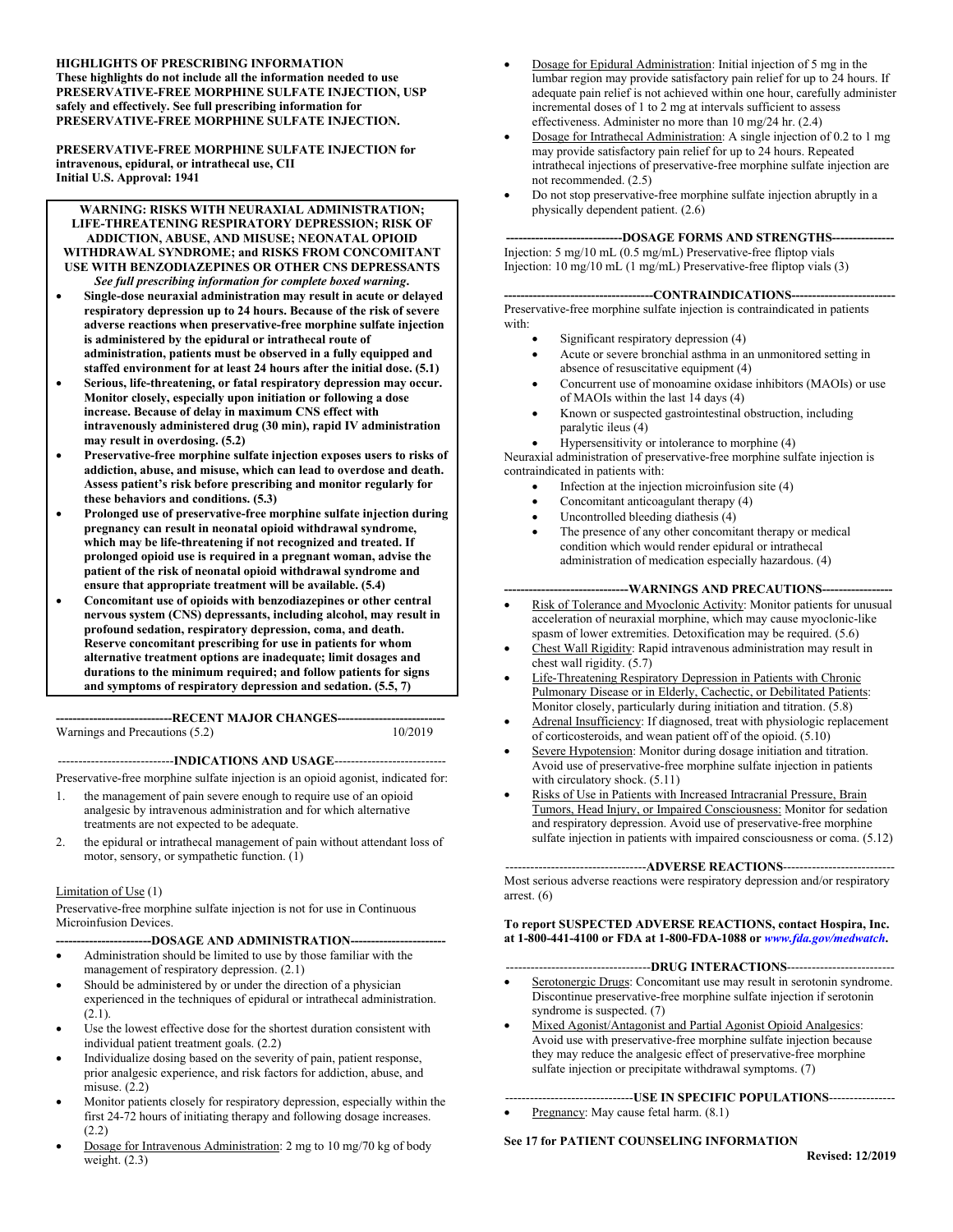#### **FULL PRESCRIBING INFORMATION: CONTENTS\***

**WARNING: RISKS WITH NEURAXIAL ADMINISTRATION; LIFE-THREATENING RESPIRATORY DEPRESSION; RISK OF ADDICTION, ABUSE, AND MISUSE; NEONATAL OPIOID WITHDRAWAL SYNDROME; and RISKS FROM CONCOMITANT USE WITH BENZODIAZEPINES OR OTHER CNS DEPRESSANTS**

#### **1 INDICATIONS AND USAGE**

- **2 DOSAGE AND ADMINISTRATION**
	- 2.1 Important Dosage and Administration Instructions
	- 2.2 Initial Dosage
	- 2.3 Dosage for Intravenous Administration
	- 2.4 Dosage for Epidural Administration<br>2.5 Dosage for Intrathecal Administration
	- 2.5 Dosage for Intrathecal Administration
	- 2.6 Discontinuation of Preservative-Free Morphine Sulfate Injection
- **3 DOSAGE FORMS AND STRENGTHS**

## **4 CONTRAINDICATIONS**

- **5 WARNINGS AND PRECAUTIONS**
- 5.1 Risks with Neuraxial Administration
- 5.2 Life-Threatening Respiratory Depression
- 5.3 Addiction, Abuse, and Misuse
- 5.4 Neonatal Opioid Withdrawal Syndrome
- 5.5 Risks from Concomitant Use with Benzodiazepines or other CNS Depressants
- 5.6 Risk of Tolerance and Myoclonic Activity
- 5.7 Chest Wall Rigidity
- 5.8 Life-Threatening Respiratory Depression in Patients with Chronic Pulmonary Disease or in Elderly, Cachectic, or Debilitated Patients
- 5.9 Interaction with Monoamine Oxidase Inhibitors
- 5.10 Adrenal Insufficiency
- 5.11 Severe Hypotension
- 5.12 Risks of Use in Patients with Increased Intracranial Pressure, Brain Tumors, Head Injury, or Impaired Consciousness
- 5.13 Risks of Use in Patients with Gastrointestinal Conditions
- 5.14 Risks of Seizures
- 5.15 Withdrawal

**\_\_\_\_\_\_\_\_\_\_\_\_\_\_\_\_\_\_\_\_\_\_\_\_\_\_\_\_\_\_\_\_\_\_\_\_\_\_\_\_\_\_\_\_\_\_\_\_\_\_\_\_\_\_\_\_\_\_\_\_\_\_\_\_\_\_\_\_\_\_\_\_\_\_\_\_\_\_\_\_\_\_\_\_\_\_\_\_\_\_\_\_\_\_\_\_\_\_\_\_\_\_\_\_\_\_\_\_\_\_\_\_\_\_\_\_\_\_\_\_\_\_\_\_\_\_\_\_\_\_\_\_\_\_\_**

- 5.16 Risks of Use in Patients with Urinary System Disorders
- 5.17 Risks of Use in Ambulatory Patients
- **6 ADVERSE REACTIONS**
- **7 DRUG INTERACTIONS**
- **8 USE IN SPECIFIC POPULATIONS**
	- 8.1 Pregnancy
	- 8.2 Lactation<br>8.3 Females a
	- Females and Males of Reproductive Potential
	- 8.4 Pediatric Use
	- 8.5 Geriatric Use
	- 8.6 Hepatic or Renal Impairment
- **9 DRUG ABUSE AND DEPENDENCE**
	- 9.1 Controlled Substance
	- 9.2 Abuse
	- 9.3 Dependence
- **10 OVERDOSAGE**
- **11 DESCRIPTION**
- **12 CLINICAL PHARMACOLOGY**
	- 12.1 Mechanism of Action
	- 12.2 Pharmacodynamics
	- 12.3 Pharmacokinetics
- **13 NONCLINICAL TOXICOLOGY**
- 13.1 Carcinogenesis, Mutagenesis, Impairment of Fertility
- **16 HOW SUPPLIED/STORAGE AND HANDLING**
- **17 PATIENT COUNSELING INFORMATION**

**\*Sections or subsections omitted from the full prescribing information are not listed.**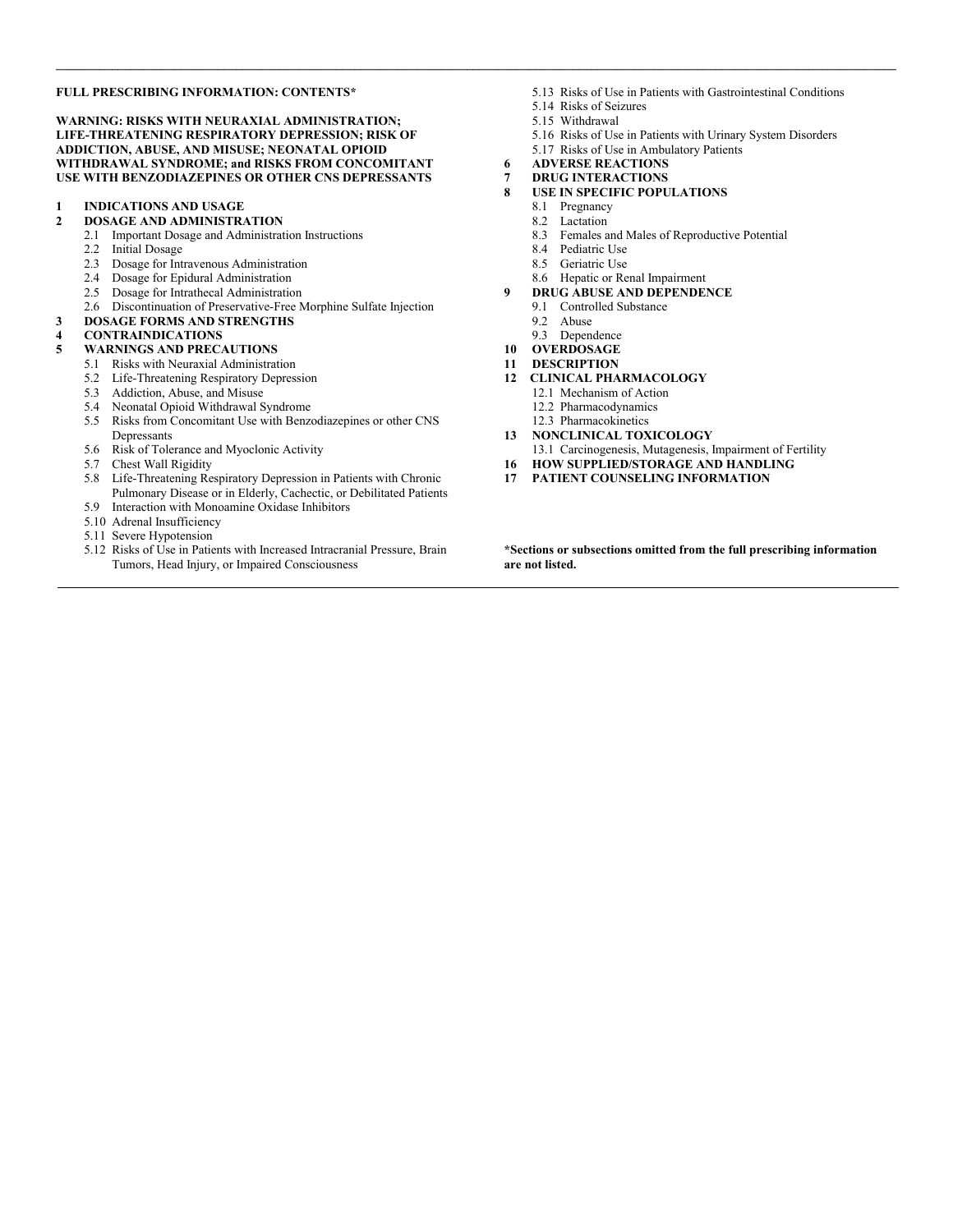### **FULL PRESCRIBING INFORMATION**

#### **WARNING: RISKS WITH NEURAXIAL ADMINISTRATION; LIFE-THREATENING RESPIRATORY DEPRESSION; RISK OF ADDICTION, ABUSE, AND MISUSE; NEONATAL OPIOID WITHDRAWAL SYNDROME; and RISKS FROM CONCOMITANT USE WITH BENZODIAZEPINES OR OTHER CNS DEPRESSANTS**

#### **Risks with Neuraxial Administration**

**Single-dose neuraxial administration may result in acute or delayed respiratory depression up to 24 hours. Because of the risk of severe adverse reactions when preservative-free morphine sulfate injection is administered by the epidural or intrathecal route of administration, patients must be observed in a fully equipped and staffed environment for at least 24 hours after the initial dose** *[see Warnings and Precautions (5.1)]***.**

#### **Life-Threatening Respiratory Depression**

**Serious, life-threatening, or fatal respiratory depression may occur with use of preservative-free morphine sulfate injection. Monitor for respiratory depression, especially during initiation of preservative-free morphine sulfate injection or following a dose increase. Because of delay in maximum CNS effect with intravenously administered drug (30 min), rapid IV administration may result in overdosing** *[see Warnings and Precautions (5.2)]***.**

#### **Addiction, Abuse, and Misuse**

**Preservative-free morphine sulfate injection exposes patients and other users to the risks of opioid addiction, abuse, and misuse, which can lead to overdose and death. Assess each patient's risk prior to prescribing preservative-free morphine sulfate injection, and monitor all patients regularly for the development of these behaviors and conditions** *[see Warnings and Precautions (5.3)]***.**

#### **Neonatal Opioid Withdrawal Syndrome**

**Prolonged use of preservative-free morphine sulfate injection during pregnancy can result in neonatal opioid withdrawal syndrome, which may be life-threatening if not recognized and treated, and requires management according to protocols developed by neonatology experts. If opioid use is required for a prolonged period in a pregnant woman, advise the patient of the risk of neonatal opioid withdrawal syndrome and ensure that appropriate treatment will be available** *[see Warnings and Precautions (5.4)]***.**

**Risks From Concomitant Use With Benzodiazepines Or Other CNS Depressants Concomitant use of opioids with benzodiazepines or other central nervous system (CNS) depressants, including alcohol, may result in profound sedation, respiratory depression, coma, and death** *[see Warnings and Precautions (5.5), Drug Interactions (7)]***.**

- **Reserve concomitant prescribing of preservative-free morphine sulfate injection and benzodiazepines or other CNS depressants for use in patients for whom alternative treatment options are inadequate.**
- **Limit dosages and durations to the minimum required.**
- **Follow patients for signs and symptoms of respiratory depression and sedation.**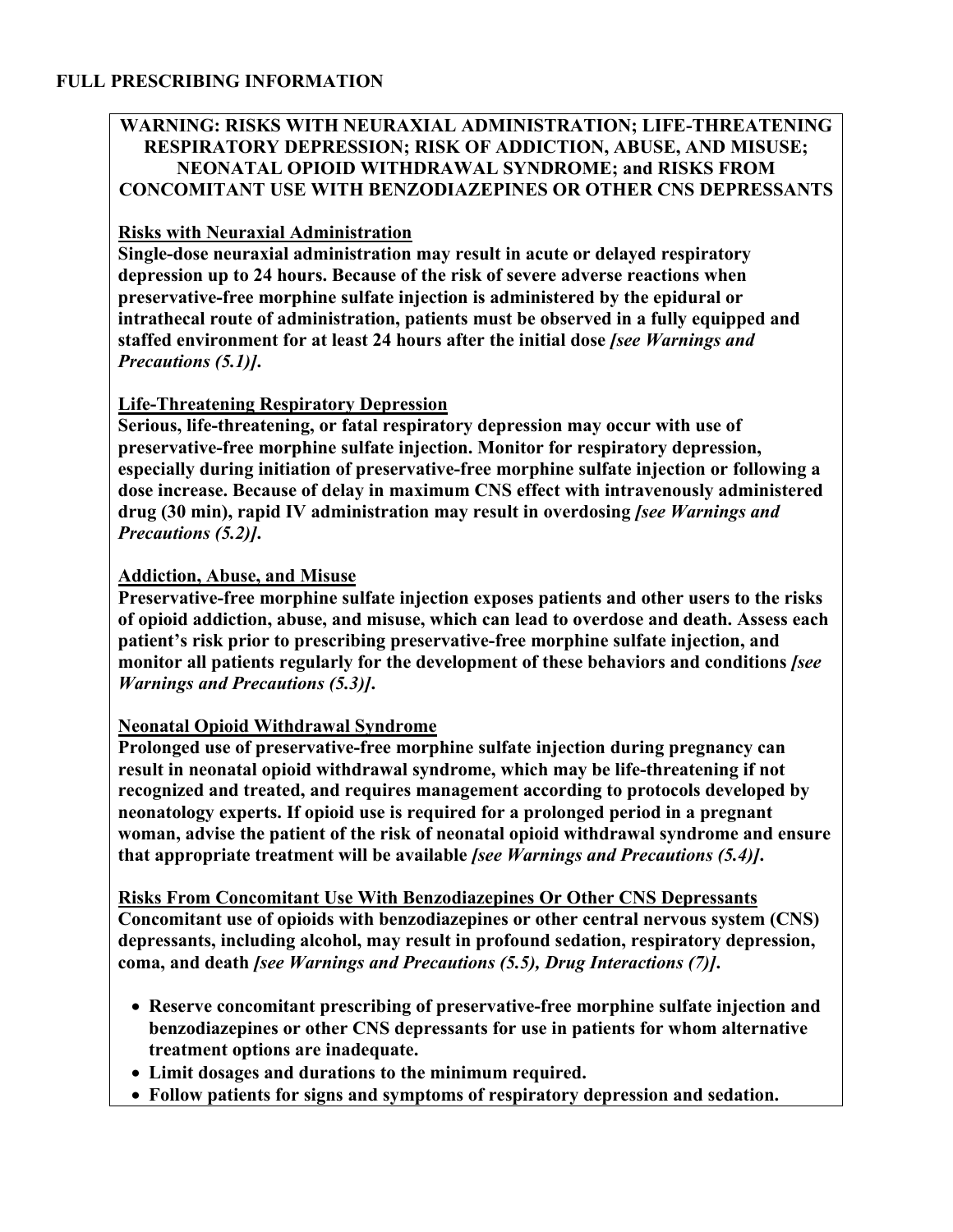## **1 INDICATIONS AND USAGE**

Preservative-free morphine sulfate injection is indicated for:

- the management of pain severe enough to require use of an opioid analgesic by intravenous administration, and for which alternative treatments are not expected to be adequate.
- the epidural or intrathecal management of pain without attendant loss of motor, sensory, or sympathetic function.

#### Limitation of Use

Preservative-free morphine sulfate injection is not for use in Continuous Microinfusion Devices.

## **2 DOSAGE AND ADMINISTRATION**

## **2.1 Important Dosage and Administration Instructions**

Do Not Use Preservative-free morphine sulfate injection in Continuous Microinfusion Devices.

Preservative-free morphine sulfate injection should be administered by or under the direction of a physician experienced in the techniques of epidural or intrathecal administration and familiar with the patient management problems associated with epidural or intrathecal drug administration and the labeling, and should take place only in settings where adequate patient monitoring is possible.

- Because of the risk of delayed respiratory depression, patients should be observed in a fully equipped and staffed environment for at least 24 hours. Respiratory depression (both early and late onset) has occurred more frequently following intrathecal administration than epidural administration.
- Because epidural administration has been associated with less potential for immediate or late adverse effects than intrathecal administration, the epidural route should be used whenever possible.
- For safety reasons, it is recommended that administration of preservative-free morphine sulfate injection by the epidural or intrathecal routes be limited to the lumbar area.
- Have resuscitative equipment and a specific antagonist (naloxone injection) immediately available for the management of respiratory depression as well as complications which might result from inadvertent intrathecal or intravascular injection (note: intrathecal dosage is usually 1/10 that of epidural dosage).

## Epidural Administration

Verify proper placement of a needle or catheter in the epidural space before preservative-free morphine sulfate injection is injected.

Acceptable techniques for verifying proper placement include: a) aspiration to check for absence of blood or cerebrospinal fluid, or b) administration of 5 mL (3 mL in obstetric patients) of 1.5% PRESERVATIVE-FREE Lidocaine and Epinephrine (1:200,000) Injection and then observe the patient for lack of tachycardia (this indicates that vascular injection has *not* been made) and lack of sudden onset of segmental anesthesia (this indicates that intrathecal injection has *not* been made).

#### Safety and Handling Instructions

Preservative-free morphine sulfate injection is supplied in sealed vials. Accidental dermal exposure should be treated by the removal of any contaminated clothing and rinsing the affected area with water.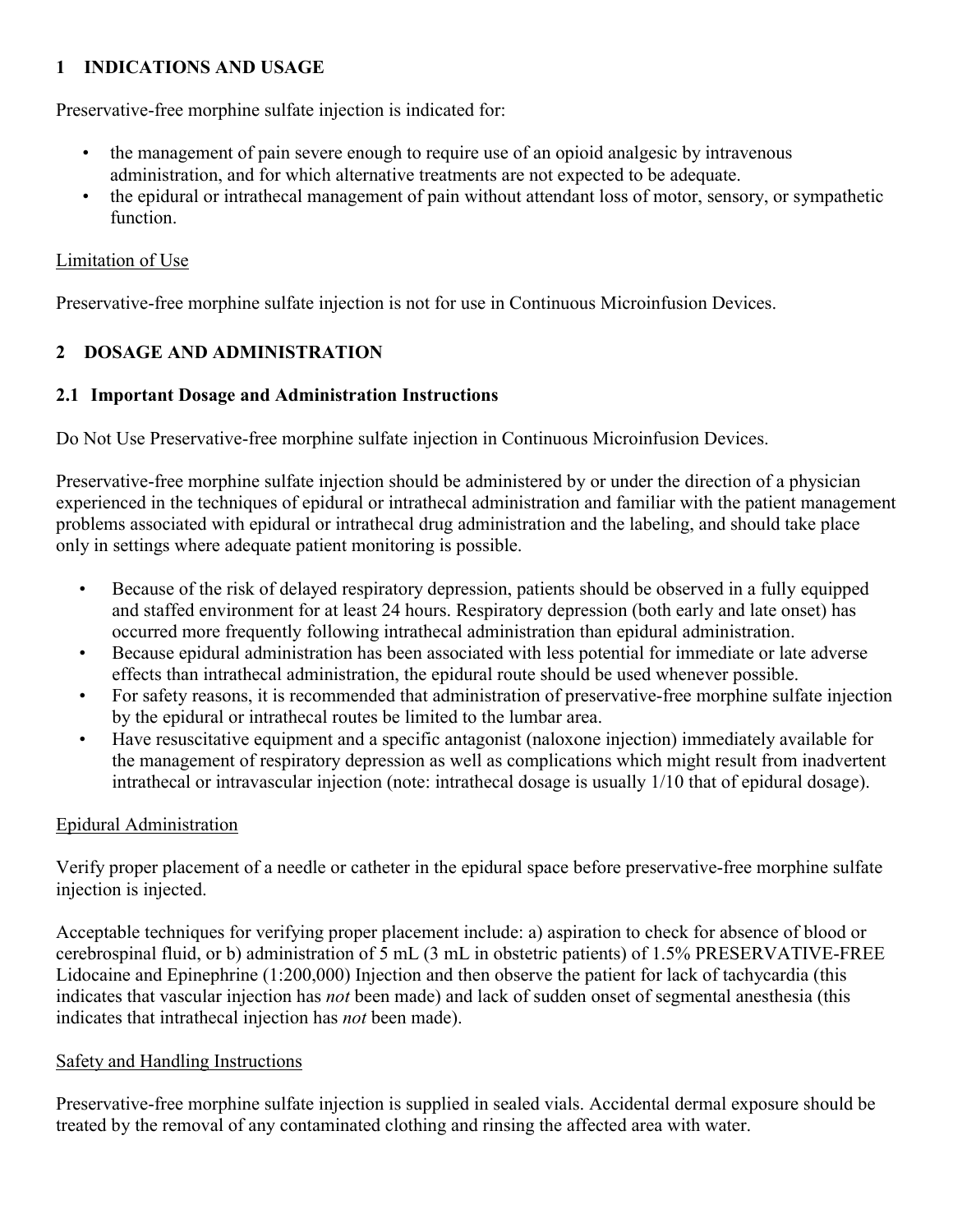Inspect parenteral drug products for particulate matter and discoloration prior to administration, whenever solution and container permit. Do not use if color is darker than pale yellow, if it is discolored in any other way, or if it contains a precipitate.

Preservative-free morphine sulfate injection is intended for single use only. Protect from light, discard any unused portion. Do not heat-sterilize.

## **2.2 Initial Dosage**

The starting dose of preservative-free morphine sulfate injection must be individualized.

- Use the lowest effective dosage for the shortest duration consistent with individual patient treatment goals *[see Warnings and Precautions (5.3)]*.
- Initiate the dosing regimen for each patient individually, taking into account the patient's severity of pain, patient response, prior analgesic treatment experience, and risk factors for addiction, abuse, and misuse *[see Warnings and Precautions (5.3)]*.
- Monitor patients closely for respiratory depression, especially within the first 24-72 hours of initiating therapy and following dosage increases with preservative-free morphine sulfate injection and adjust the dosage accordingly *[see Warnings and Precautions (5.2)]*.

## **2.3 Dosage for Intravenous Administration**

Adult Dosage: The initial dose of morphine should be 2 mg to 10 mg/70 kg of body weight.

## **2.4 Dosage for Epidural Administration**

Adult Dosage: Initial injection of 5 mg in the lumbar region may provide satisfactory pain relief for up to 24 hours. If adequate pain relief is not achieved within one hour, careful administration of incremental doses of 1 to 2 mg at intervals sufficient to assess effectiveness may be given. Do not administer more than 10 mg per 24 hours.

#### **2.5 Dosage for Intrathecal Administration**

Adult Dosage: Intrathecal dosage is usually 1/10 that of epidural dosage. A single injection of 0.2 to 1 mg may provide satisfactory pain relief for up to 24 hours. (Caution: this is only 0.4 to 2 mL of the 5 mg/10 mL container or 0.2 to 1 mL of the 10 mg/10 mL container of preservative-free morphine sulfate injection).

- Do not inject intrathecally more than 2 mL of the 5 mg/10 mL container or 1 mL of the 10 mg/10 mL container.
- Repeated intrathecal injections of preservative-free morphine sulfate injection are not recommended. If pain recurs, consider alternative routes of administration
- A constant intravenous infusion of naloxone, 0.6 mg/hr, for 24 hours after intrathecal injection may be used to reduce the incidence of potential side effects.

## **2.6 Discontinuation of Preservative-Free Morphine Sulfate Injection**

When a patient who has been treated with a regimen of opioid analgesics including preservative-free morphine sulfate injection regularly and may be physically dependent no longer requires therapy with preservative-free morphine sulfate injection, taper the dose gradually while monitoring carefully for signs and symptoms of withdrawal. If the patient develops these signs or symptoms, raise the dose to the previous level and taper more slowly, either by increasing the interval between decreases, decreasing the amount of change in dose, or both.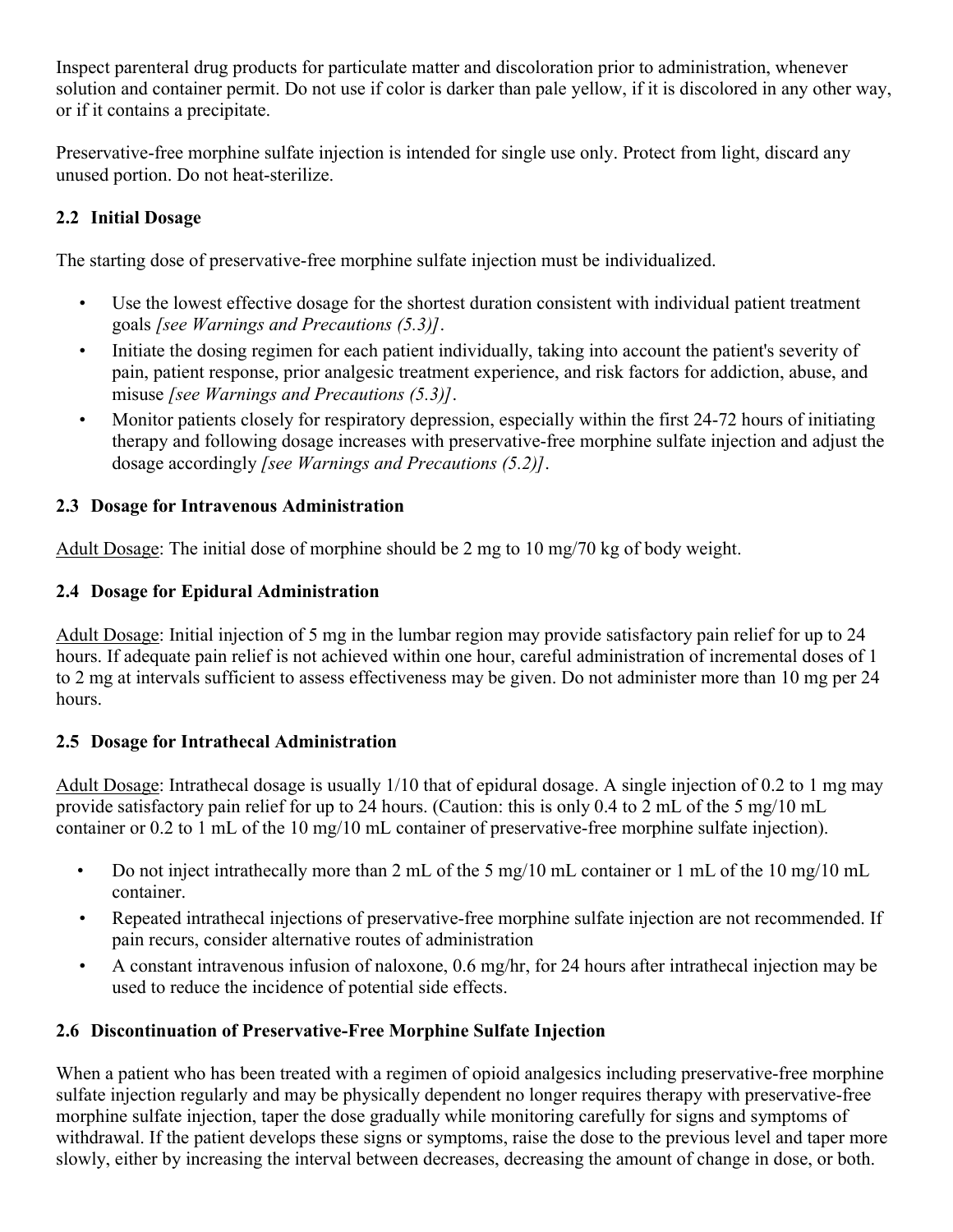Do not abruptly discontinue preservative-free morphine sulfate injection in a physically-dependent patient *[see Warnings and Precautions (5.15), Drug Abuse and Dependence (9.3)]*.

## **3 DOSAGE FORMS AND STRENGTHS**

Injection: 5 mg/10 mL (0.5 mg/mL) Preservative-free fliptop vials Injection: 10 mg/10 mL (1 mg/mL) Preservative-free fliptop vials

## **4 CONTRAINDICATIONS**

Preservative-free morphine sulfate injection is contraindicated in patients with:

- Significant respiratory depression *[see Warnings and Precautions (5.2)]*
- Acute or severe bronchial asthma in an unmonitored setting or in the absence of resuscitative equipment *[see Warnings and Precautions (5.8)]*
- Concurrent use of monoamine oxidase inhibitors (MAOIs) or use of MAOIs within the last 14 days *[see Warnings and Precautions (5.9)/Drug Interactions (7)]*
- Known or suspected gastrointestinal obstruction, including paralytic ileus *[see Warnings and Precautions (5.13)]*
- Hypersensitivity to morphine (e.g., anaphylaxis) *[See Adverse Reactions (6)]*

Neuraxial administration of preservative-free morphine sulfate injection is contraindicated in patients with:

- Infection at the injection microinfusion site *[see Warnings and Precautions (5.1)]*
- Concomitant anticoagulant therapy *[see Warnings and Precautions (5.1)]*
- Uncontrolled bleeding diathesis *[see Warnings and Precautions (5.1)]*
- The presence of any other concomitant therapy or medical condition which would render epidural or intrathecal administration of medication especially hazardous.

# **5 WARNINGS AND PRECAUTIONS**

## **5.1 Risks with Neuraxial Administration**

Control of pain by neuraxial opioid delivery is always accompanied by considerable risk to the patient and requires a high level of skill to be successfully accomplished. The task of treating these patients must be undertaken by experienced clinical teams, well-versed in patient selection, evolving technology and emerging standards of care.

In the case of epidural or intrathecal administration, preservative-free morphine sulfate injection should be administered by or under the direction of a physician experienced in the techniques and familiar with the patient management problems associated with epidural or intrathecal drug administration. The physician should be familiar with patient conditions (such as infection at the injection site, bleeding diathesis, anticoagulant therapy, etc.) which call for special evaluation of the benefit versus risk potential.

Because epidural administration has been associated with less potential for immediate or late adverse effects than intrathecal administration, the epidural route should be used whenever possible.

For safety reasons, it is recommended that administration of preservative-free morphine sulfate injection by the epidural or intrathecal routes be limited to the lumbar area. Thoracic epidural administration has been shown to dramatically increase the incidence of early and late respiratory depression even with doses of 1 to 2 mg.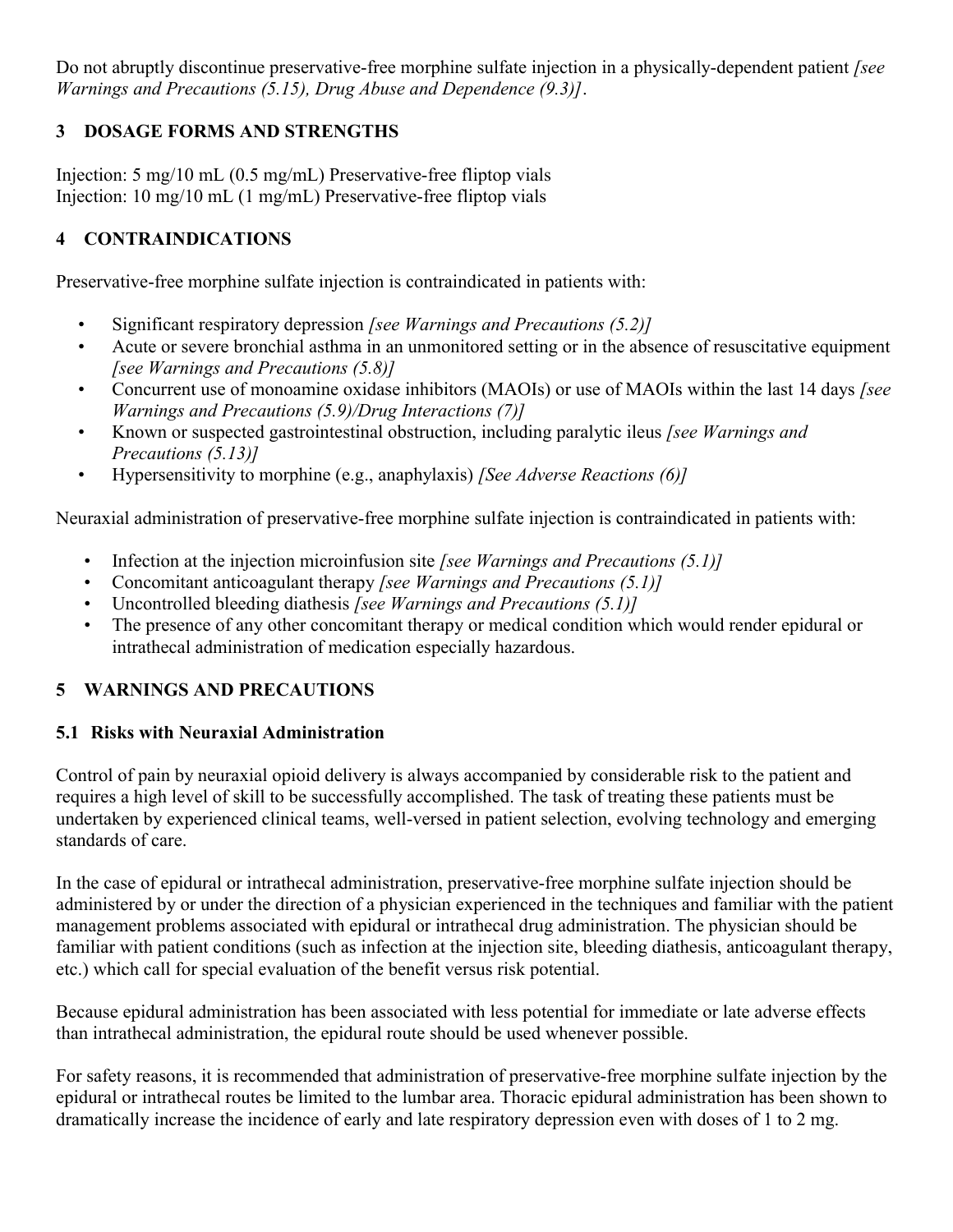Because of the risk of severe adverse effects when the epidural or intrathecal route of administration is employed, patients must be observed in a fully equipped and staffed environment for at least 24 hours after the initial dose.

The facility must be equipped to resuscitate patients with severe opiate overdosage, and the personnel must be familiar with the use and limitations of specific narcotic antagonists (naloxone, naltrexone) in such cases.

Parenteral administration of narcotics in patients receiving epidural or intrathecal morphine may result in overdosage.

## **5.2 Life-Threatening Respiratory Depression**

Serious, life-threatening, or fatal respiratory depression has been reported with the use of opioids, even when used as recommended. Respiratory depression, if not immediately recognized and treated, may lead to respiratory arrest and death.

Management of respiratory depression may include close observation, supportive measures, and use of opioid antagonists, depending on the patient's clinical status *[see Overdosage (10)]*. Carbon dioxide (CO<sub>2</sub>) retention from opioid-induced respiratory depression can exacerbate the sedating effects of opioids.

While serious, life-threatening, or fatal respiratory depression can occur at any time during the use of preservative-free morphine sulfate injection, the risk is greatest during the initiation of therapy or following a dosage increase. This respiratory depression and/or respiratory arrest may be severe and could require intervention.

- Because of delay in maximum CNS effect with intravenously administered drug (30 min), rapid administration may result in overdosing.
- Single-dose neuraxial administration may result in acute or delayed respiratory depression for periods at least as long as 24 hours.
- Severe respiratory depression up to 24 hours following epidural or intrathecal administration has been reported.
- Intrathecal use has been associated with a higher incidence of respiratory depression than epidural use.
- Thoracic administration has been shown to dramatically increase the incidence of early and late respiratory depression even at doses of 1 to 2 mg.

Because of the risk of severe adverse effects when the epidural or intrathecal route of administration is employed, patients must be observed in a fully equipped and staffed environment for at least 24 hours after the initial dose. The facility must be equipped to resuscitate patients with severe opiate overdosage, and the personnel must be familiar with the use and limitations of specific narcotic antagonists (naloxone, naltrexone) in such cases.

To reduce the risk of respiratory depression, proper dosing and titration of preservative-free morphine sulfate injection are essential *[see Dosage and Administration (2)]*. Overestimating the preservative-free morphine sulfate injection dosage can result in a fatal overdose with the first dose.

Opioids can cause sleep-related breathing disorders including central sleep apnea (CSA) and sleep-related hypoxemia. Opioid use increases the risk of CSA in a dose-dependent fashion. In patients who present with CSA, consider decreasing the opioid dosage using best practices for opioid taper *[see Dosage and Administration (2.6)]*.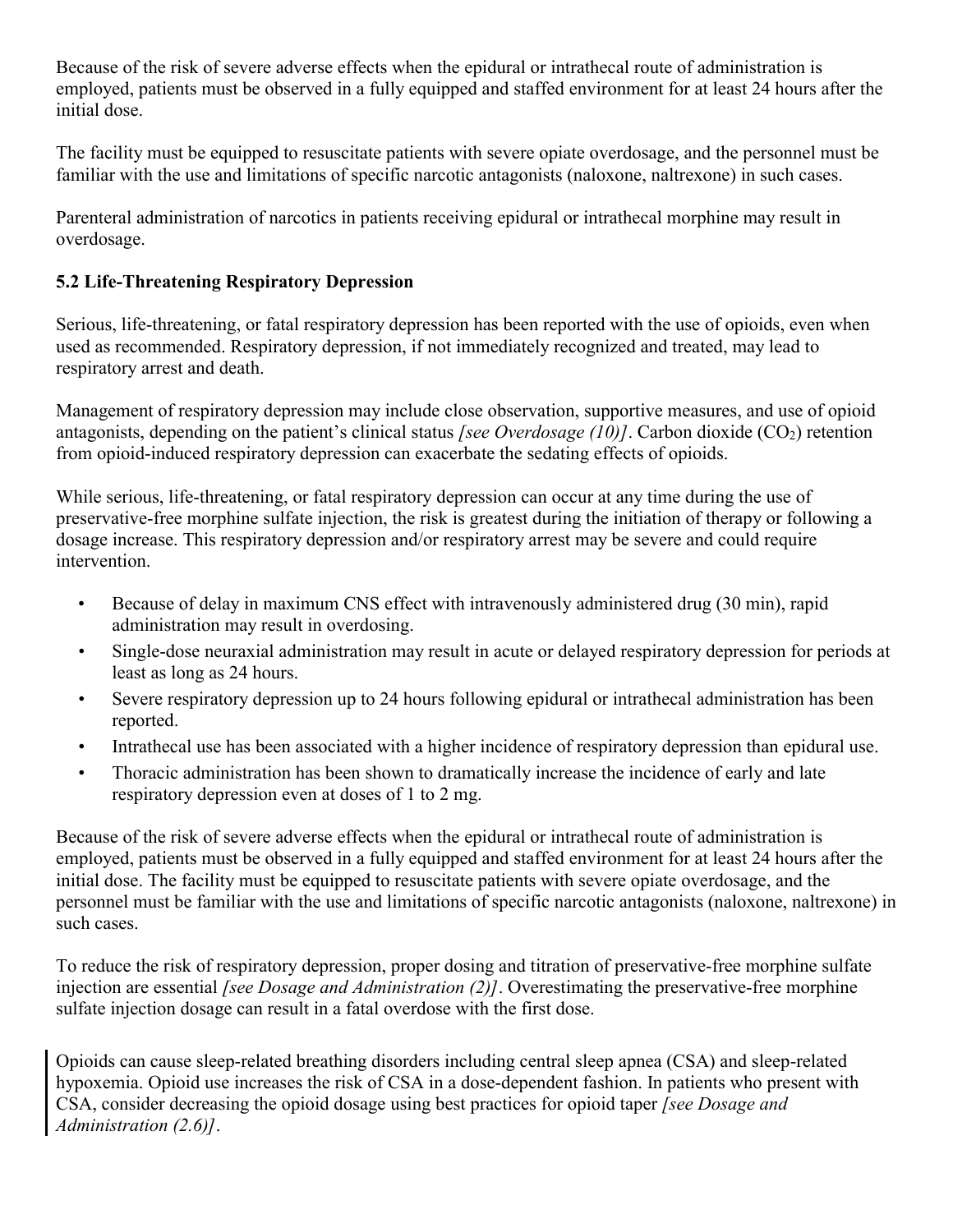## **5.3 Addiction, Abuse, and Misuse**

Preservative-free morphine sulfate injection contains morphine, a Schedule II controlled substance. As an opioid, preservative-free morphine sulfate injection exposes users to the risks of addiction, abuse, and misuse *[see Drug Abuse and Dependence (9)]*.

Although the risk of addiction in any individual is unknown, it can occur in patients appropriately prescribed preservative-free morphine sulfate injection. Addiction can occur at recommended dosages and if the drug is misused or abused.

Assess each patient's risk for opioid addiction, abuse, or misuse prior to prescribing preservative-free morphine sulfate injection, and monitor all patients receiving preservative-free morphine sulfate injection for the development of these behaviors and conditions. Risks are increased in patients with a personal or family history of substance abuse (including drug or alcohol abuse or addiction) or mental illness (e.g., major depression). The potential for these risks should not, however, prevent the proper management of pain in any given patient. Patients at increased risk may be prescribed opioids such as preservative-free morphine sulfate injection, but use in such patients necessitates intensive counseling about the risks and proper use of preservative-free morphine sulfate injection along with intensive monitoring for signs of addiction, abuse, and misuse.

Opioids are sought by drug users and people with addiction disorders and are subject to criminal diversion. Consider these risks when prescribing or dispensing preservative-free morphine sulfate injection. Strategies to reduce these risks include prescribing the drug in the smallest appropriate quantity. Contact local state professional licensing board or state controlled substances authority for information on how to prevent and detect abuse or diversion of this product.

## **5.4 Neonatal Opioid Withdrawal Syndrome**

Prolonged use of preservative-free morphine sulfate injection during pregnancy can result in withdrawal in the neonate. Neonatal opioid withdrawal syndrome, unlike opioid withdrawal syndrome in adults, may be lifethreatening if not recognized and treated, and requires management according to protocols developed by neonatology experts. Observe newborns for signs of neonatal opioid withdrawal syndrome and manage accordingly. Advise pregnant women using opioids for a prolonged period of the risk of neonatal opioid withdrawal syndrome and ensure that appropriate treatment will be available *[see Use in Specific Populations (8.1)]*.

#### **5.5 Risks from Concomitant Use with Benzodiazepines or Other CNS Depressants**

Profound sedation, respiratory depression, coma, and death may result from concomitant use of preservativefree morphine sulfate injection with benzodiazepines or other CNS depressants, (e.g., non-benzodiazepine sedatives/hypnotics, anxiolytics, tranquilizers, muscle relaxants, general anesthetics, antipsychotics, other opioids, alcohol). Because of these risks, reserve concomitant prescribing of these drugs for use in patients for whom alternative treatment options are inadequate.

Use of neuroleptics in conjunction with neuraxial morphine may increase the risk of respiratory depression.

Observational studies have demonstrated that concomitant use of opioid analgesics and benzodiazepines increases the risk of drug-related mortality compared to use of opioid analgesics alone. Because of similar pharmacological properties, it is reasonable to expect similar risk with the concomitant use of other CNS depressant drugs with opioid analgesics *[see Drug Interactions (7)]*.

If the decision is made to prescribe a benzodiazepine or other CNS depressant concomitantly with an opioid analgesic, prescribe the lowest effective dosages and minimum durations of concomitant use. In patients already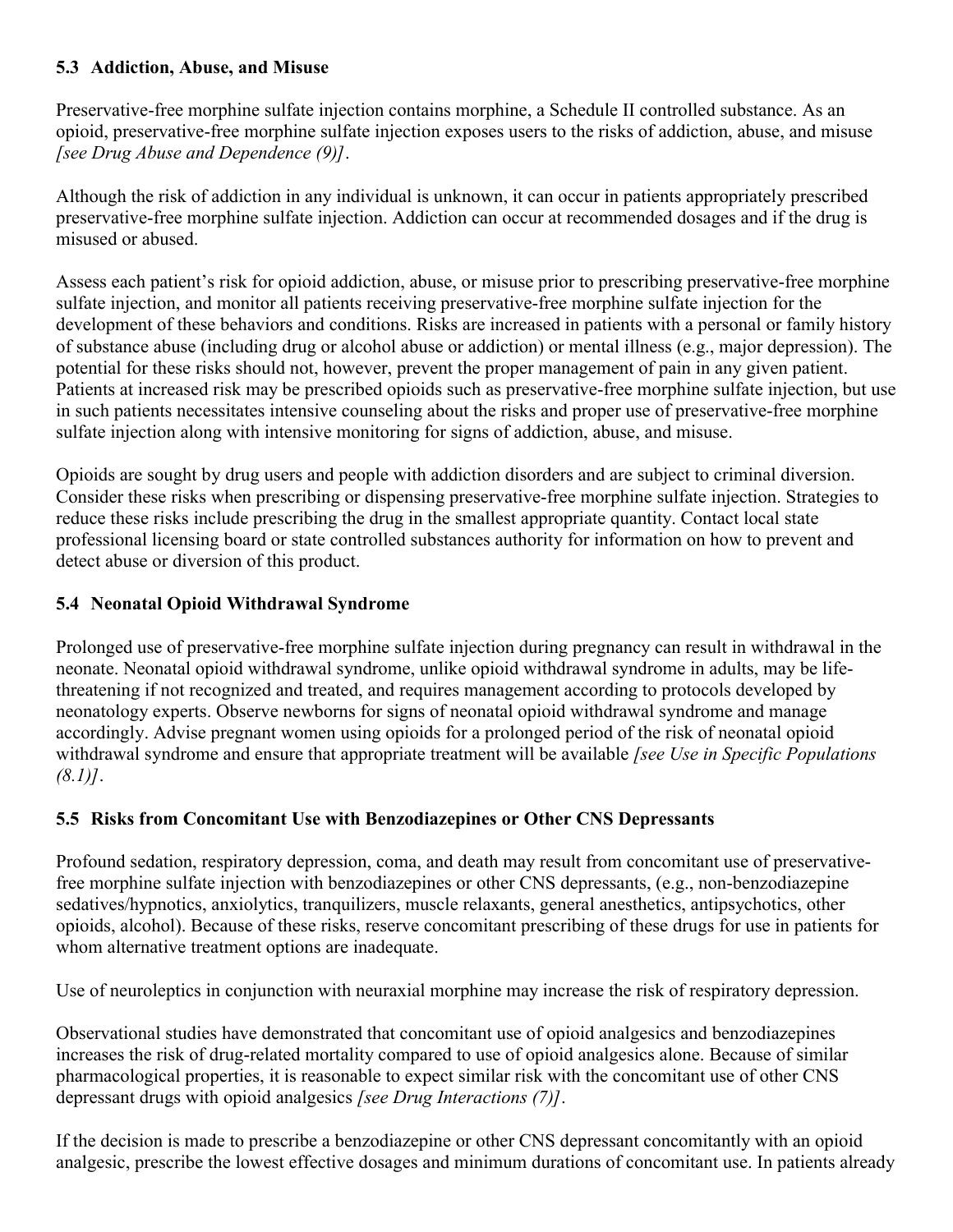receiving an opioid analgesic, prescribe a lower initial dose of the benzodiazepine or other CNS depressant than indicated in the absence of an opioid, and titrate based on clinical response. If an opioid analgesic is initiated in a patient already taking a benzodiazepine or other CNS depressant, prescribe a lower initial dose of the opioid analgesic, and titrate based on clinical response. Follow patients closely for signs and symptoms of respiratory depression and sedation.

Advise both patients and caregivers about the risks of respiratory depression and sedation when preservativefree morphine sulfate injection is used with benzodiazepines or other CNS depressants (including alcohol and illicit drugs). Advise patients not to drive or operate heavy machinery until the effects of concomitant use of the benzodiazepine or other CNS depressant have been determined. Screen patients for risk of substance use disorders, including opioid abuse and misuse, and warn them of the risk for overdose and death associated with the use of additional CNS depressants including alcohol and illicit drugs *[see Drug Interactions (7)]*.

## **5.6 Risk of Tolerance and Myoclonic Activity**

Patients sometimes manifest unusual acceleration of neuraxial morphine requirements, which may cause concern regarding systemic absorption and the hazards of large doses; these patients may benefit from hospitalization and detoxification. Two cases of myoclonic-like spasm of the lower extremities have been reported in patients receiving more than 20 mg/day of intrathecal morphine. After detoxification, it might be possible to resume treatment at lower doses, and some patients have been successfully changed from continuous epidural morphine to continuous intrathecal morphine. Repeat detoxification may be indicated at a later date. The upper daily dosage limit for each patient during continuing treatment must be individualized.

## **5.7 Chest Wall Rigidity**

Rapid intravenous administration may result in chest wall rigidity.

#### **5.8 Life-Threatening Respiratory Depression in Patients with Chronic Pulmonary Disease or in Elderly, Cachectic, or Debilitated Patients**

The use of preservative-free morphine sulfate injection in patients with acute or severe bronchial asthma in an unmonitored setting or in the absence of resuscitative equipment is contraindicated.

Patients with Chronic Pulmonary Disease: Patients with significant chronic obstructive pulmonary disease or cor pulmonale, and those with a substantially decreased respiratory reserve, hypoxia, hypercapnia, or preexisting respiratory depression are at increased risk of decreased respiratory drive including apnea, even at recommended doses of preservative-free morphine sulfate injection *[see Warnings and Precautions (5.2)]*.

Elderly, Cachectic, or Debilitated Patients: Life-threatening respiratory depression is more likely to occur in elderly, cachectic, or debilitated patients because they may have altered pharmacokinetics or altered clearance compared to younger, healthier patients *[see Warnings and Precautions (5.2)]*.

Monitor such patients closely, particularly when initiating and titrating preservative-free morphine sulfate injection and when preservative-free morphine sulfate injection is given concomitantly with other drugs that depress respiration *[see Warnings and Precautions (5.2)]*. Alternatively, consider the use of non-opioid analgesics in these patients.

#### **5.9 Interaction with Monoamine Oxidase Inhibitors**

Monoamine oxidase inhibitors (MAOIs) may potentiate the effects of morphine, including respiratory depression, coma, and confusion. Preservative-free morphine sulfate injection should not be used in patients taking MAOIs or within 14 days of stopping such treatment *[see Drug Interactions (7)]*.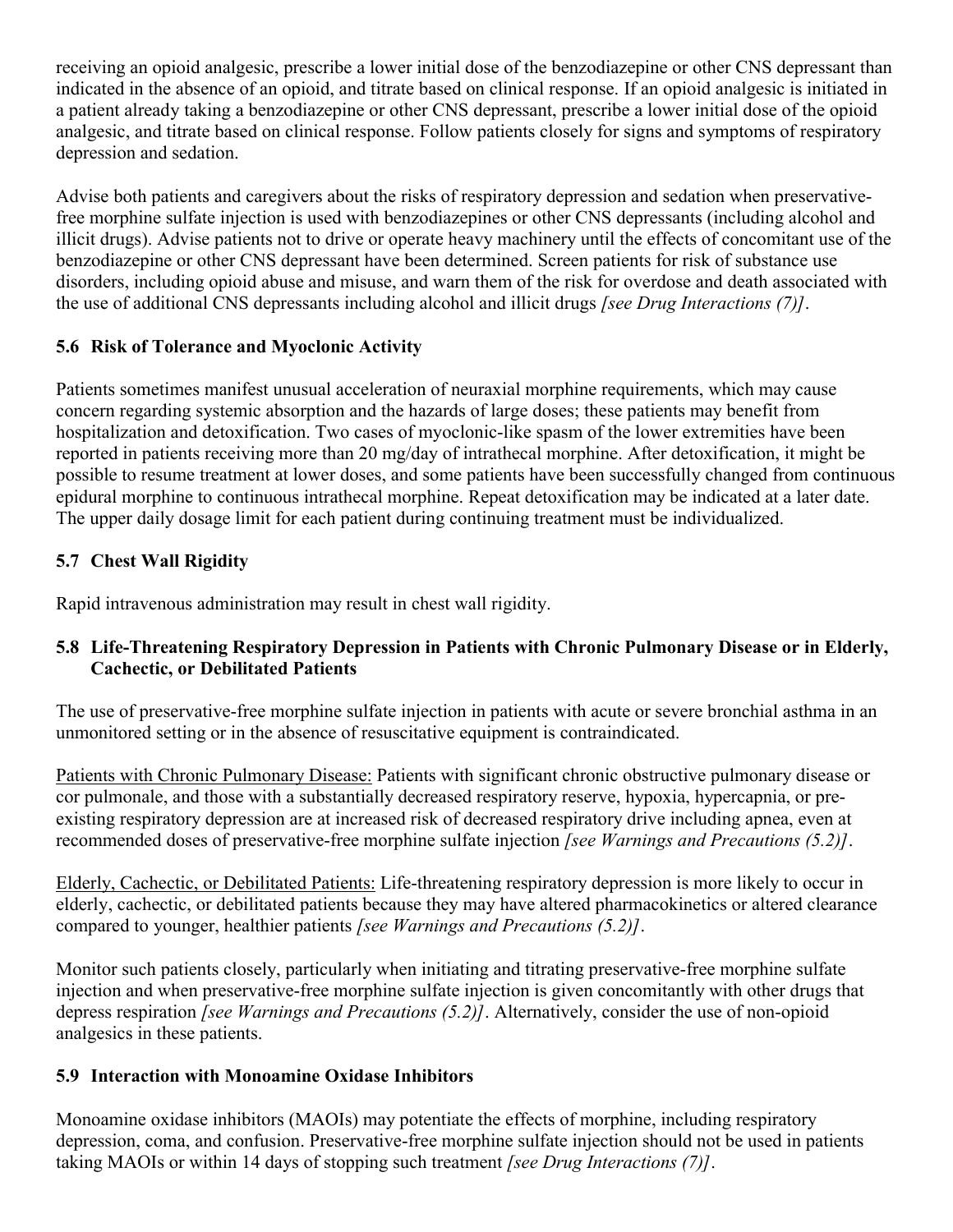#### **5.10 Adrenal Insufficiency**

Cases of adrenal insufficiency have been reported with opioid use, more often following greater than one month of use. Presentation of adrenal insufficiency may include non-specific symptoms and signs including nausea, vomiting, anorexia, fatigue, weakness, dizziness, and low blood pressure. If adrenal insufficiency is suspected, confirm the diagnosis with diagnostic testing as soon as possible. If adrenal insufficiency is diagnosed, treat with physiologic replacement doses of corticosteroids. Wean the patient off of the opioid to allow adrenal function to recover and continue corticosteroid treatment until adrenal function recovers. Other opioids may be tried as some cases reported use of a different opioid without recurrence of adrenal insufficiency. The information available does not identify any particular opioids as being more likely to be associated with adrenal insufficiency.

#### **5.11 Severe Hypotension**

Preservative-free morphine sulfate injection may cause severe hypotension including orthostatic hypotension and syncope in ambulatory patients. There is increased risk in patients whose ability to maintain blood pressure has already been compromised by a reduced blood volume or concurrent administration of certain CNS depressant drugs (e.g., phenothiazines or general anesthetics) *[see Drug Interactions (7)]*. Monitor these patients for signs of hypotension after initiating or titrating the dosage of preservative-free morphine sulfate injection. In patients with circulatory shock, preservative-free morphine sulfate injection may cause vasodilation that can further reduce cardiac output and blood pressure. Avoid the use of preservative-free morphine sulfate injection in patients with circulatory shock.

#### **5.12 Risks of Use in Patients with Increased Intracranial Pressure, Brain Tumors, Head Injury, or Impaired Consciousness**

In patients who may be susceptible to the intracranial effects of  $CO<sub>2</sub>$  retention (e.g., those with evidence of increased intracranial pressure or brain tumors), preservative-free morphine sulfate injection may reduce respiratory drive, and the resultant CO<sub>2</sub> retention can further increase intracranial pressure. Monitor such patients for signs of sedation and respiratory depression, particularly when initiating therapy with preservativefree morphine sulfate injection. Preservative-free morphine sulfate injection should be used with extreme caution in patients with head injury or increased intracranial pressure. Pupillary changes (miosis) from morphine may obscure the existence, extent and course of intracranial pathology. High doses of neuraxial morphine may produce myoclonic events *[see Warnings and Precautions (5.6)]*. Clinicians should maintain a high index of suspicion for adverse drug reactions when evaluating altered mental status or movement abnormalities in patients receiving this modality of treatment.

Opioids may also obscure the clinical course in a patient with a head injury. Avoid the use of preservative-free morphine sulfate injection in patients with impaired consciousness or coma.

#### **5.13 Risks of Use in Patients with Gastrointestinal Conditions**

Preservative-free morphine sulfate injection is contraindicated in patients with known or suspected gastrointestinal obstruction, including paralytic ileus.

The morphine in preservative-free morphine sulfate injection may cause spasm of the sphincter of Oddi. Opioids may cause increases in serum amylase. Monitor patients with biliary tract disease, including acute pancreatitis, for worsening symptoms. As significant morphine is released into the systemic circulation from neuraxial administration, the ensuing smooth muscle hypertonicity may result in biliary colic.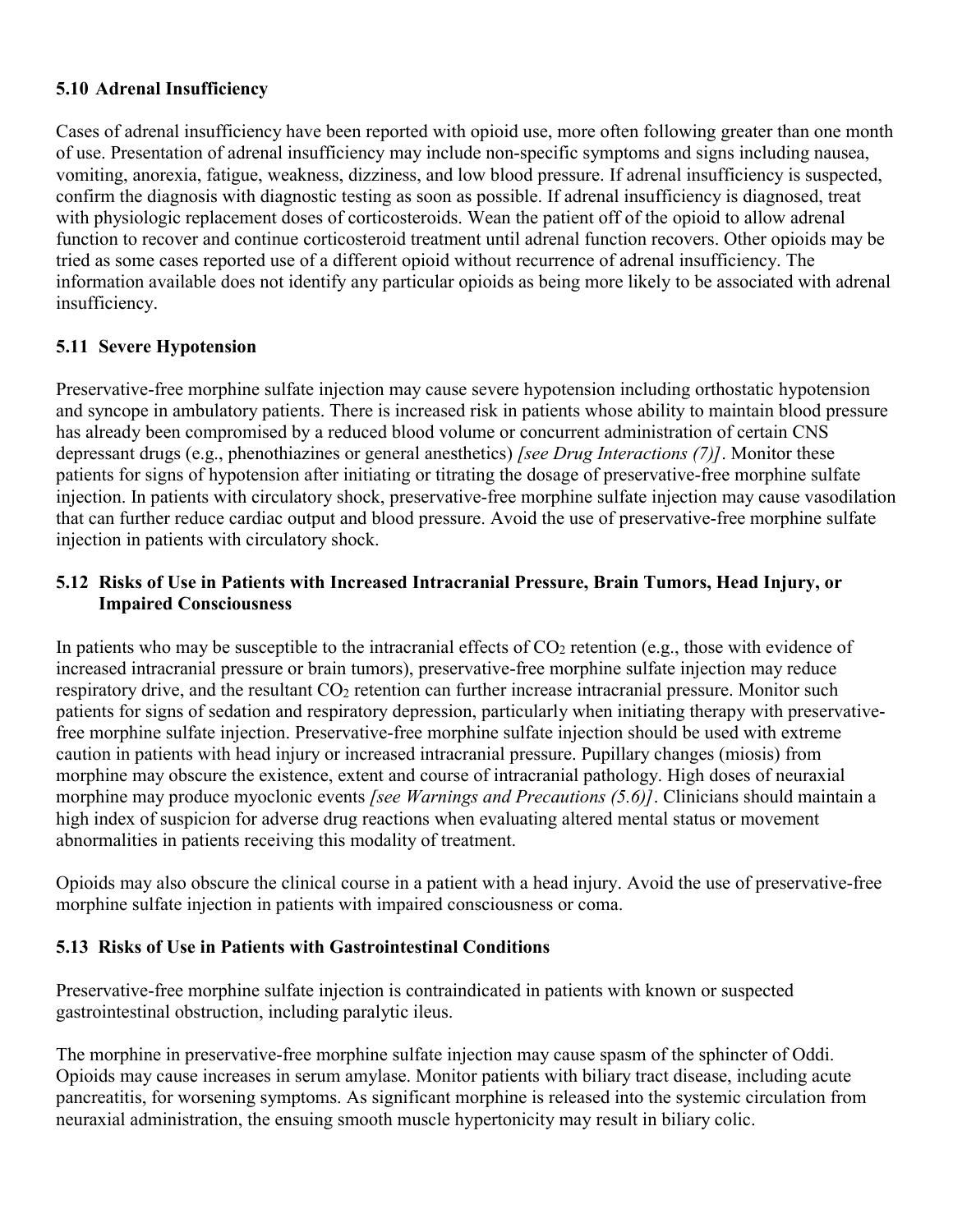## **5.14 Risks of Seizures**

The morphine in preservative-free morphine sulfate injection may increase the frequency of seizures in patients with seizure disorders, and may increase the risk of seizures occurring in other clinical setting associated with seizures. Monitor patients with a history of seizure disorders for worsened seizure control during preservativefree morphine sulfate injection therapy.

Excitation of the central nervous system, resulting in convulsions, may accompany high doses of morphine given intravenously.

## **5.15 Withdrawal**

Avoid the use of mixed agonist/antagonist (e.g., pentazocine, nalbuphine, and butorphanol) or partial agonist (e.g., buprenorphine) analgesics in patients who are receiving a full opioid agonist analgesic, including preservative-free morphine sulfate injection. In these patients, mixed agonist/antagonist and partial agonist analgesics may reduce the analgesic effect and/or precipitate withdrawal symptoms.

When discontinuing preservative-free morphine sulfate injection, gradually taper the dosage *[see Dosage and Administration (2.6)]*. Do not abruptly discontinue preservative-free morphine sulfate injection *[see Drug Abuse and Dependence (9.3)]*.

## **5.16 Risks of Use in Patients with Urinary System Disorders**

Urinary retention, which may persist 10 to 20 hours following single epidural or intrathecal administration, is a frequently associated with neuraxial opioid administration and must be anticipated, more frequently in male patients than female patients. Urinary retention may also occur during the first several days of hospitalization for the initiation of continuous intrathecal or epidural morphine therapy. Early recognition of difficulty in urination and prompt intervention in cases of urinary retention is indicated. Patients who develop urinary retention have responded to cholinomimetic treatment and/or judicious use of catheters.

## **5.17 Risks of Use in Ambulatory Patients**

Patients with reduced circulating blood volume, impaired myocardial function or on sympatholytic drugs should be monitored for the possible occurrence of orthostatic hypotension, a frequent complication in single-dose neuraxial morphine analgesia.

## **6 ADVERSE REACTIONS**

The following serious adverse reactions are described, or described in greater detail, in other sections:

- Life-Threatening Respiratory Depression *[see Warnings and Precautions (5.2)]*
- Addiction, Abuse, and Misuse *[see Warnings and Precautions (5.3)]*
- Neonatal Opioid Withdrawal Syndrome *[see Warnings and Precautions (5.4)]*
- Interactions with Benzodiazepines or Other CNS Depressants *[see Warnings and Precautions (5.5)]*
- Myoclonic Activity *[see Warnings and Precautions (5.6)]*
- Adrenal Insufficiency *[see Warnings and Precautions (5.10)]*
- Severe Hypotension *[see Warnings and Precautions (5.11)]*
- Gastrointestinal Adverse Reactions *[see Warnings and Precautions (5.13)]*
- Seizures *[see Warnings and Precautions (5.14)]*
- Withdrawal *[see Warnings and Precautions (5.15)]*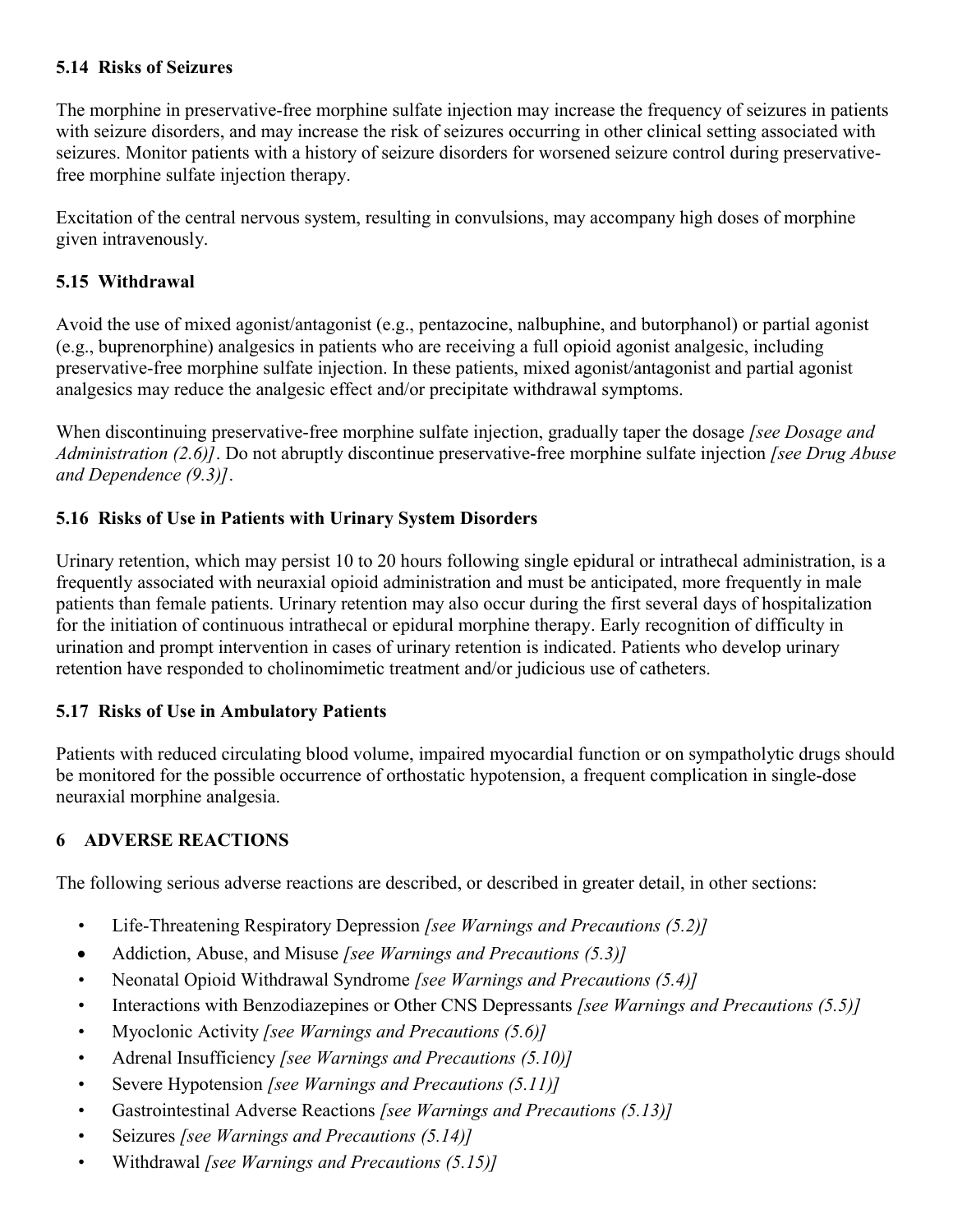- Urinary Retention *[see Warnings and Precautions (5.16)]*
- Orthostatic Hypotension *[see Warnings and Precautions (5.17)]*

The following adverse reactions associated with the use of morphine were identified in clinical studies or postmarketing reports. Because some of these reactions were reported voluntarily from a population of uncertain size, it is not always possible to reliably estimate their frequency or establish a causal relationship to drug exposure.

The most serious adverse reactions encountered during administration of preservative-free morphine sulfate injection were respiratory depression and/or respiratory arrest.

Cardiovascular System: While low doses of intravenously administered morphine have little effect on cardiovascular stability, high doses are excitatory, resulting from sympathetic hyperactivity and increase in circulating catecholamines.

Central Nervous System: myoclonus, seizures, dysphoric reactions, toxic psychosis, dizziness, euphoria, anxiety, confusion, headache. Lumbar puncture-type headache is encountered in a significant minority of cases for several days following intrathecal catheter implantation and generally responds to bed rest and/or other conventional therapy.

Gastrointestinal System: Nausea, vomiting, constipation

Skin: Generalized pruritus, urticaria, wheals, and/or local tissue irritation. Single-dose epidural or intrathecal administration is accompanied by a high incidence of dose-related generalized pruritus.

Urinary System: Urinary retention, oliguria.

Peripheral edema: There are several reports of peripheral edema

Other: Other adverse reactions reported following morphine therapy include depression of cough reflex, interference with thermal regulation, peripheral edema.

Serotonin syndrome: Cases of serotonin syndrome, a potentially life-threatening condition, have been reported during concomitant use of opioids with serotonergic drugs.

Adrenal insufficiency: Cases of adrenal insufficiency have been reported with opioid use, more often following greater than one month of use.

Anaphylaxis: Anaphylaxis has been reported with ingredients contained in preservative-free morphine sulfate injection.

Androgen deficiency: Cases of androgen deficiency have occurred with chronic use of opioids *[see Clinical Pharmacology (12.2)]*.

## **7 DRUG INTERACTIONS**

Table 1 includes clinically significant drug interactions with preservative-free morphine sulfate injection.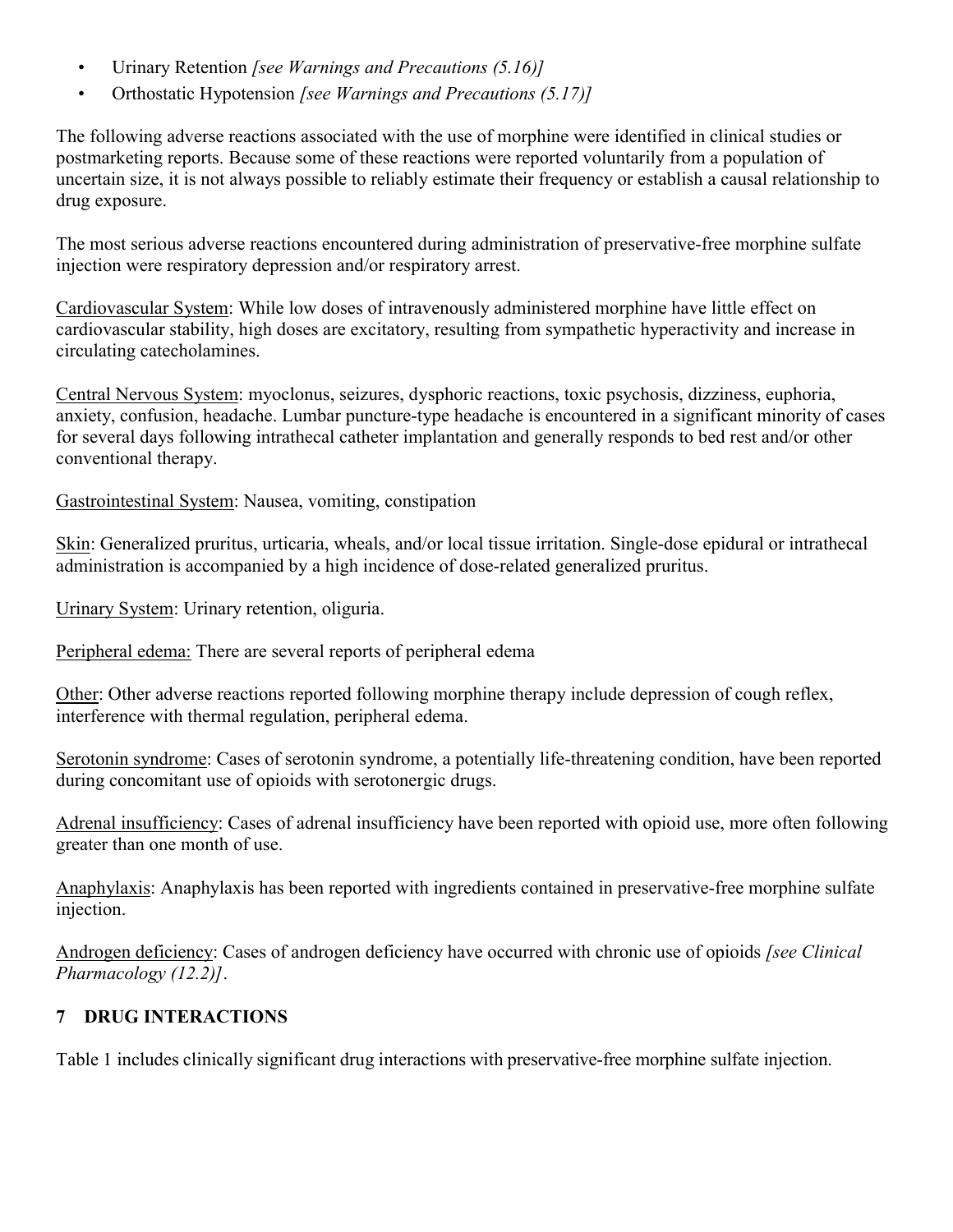# **Table 1 Clinically Significant Drug Interactions with Preservative-Free Morphine Sulfate Injection**

| Benzodiazepines and Other Central Nervous System (CNS) Depressants |                                                                                                                                                                                                                                                                                                                                                                                                                                                                                                                        |  |  |
|--------------------------------------------------------------------|------------------------------------------------------------------------------------------------------------------------------------------------------------------------------------------------------------------------------------------------------------------------------------------------------------------------------------------------------------------------------------------------------------------------------------------------------------------------------------------------------------------------|--|--|
| Clinical Impact:                                                   | Due to additive pharmacologic effect, the concomitant use of benzodiazepines or other CNS<br>depressants, including alcohol, can increase the risk of hypotension, respiratory depression,<br>profound sedation, coma, and death. The depressant effects of morphine are potentiated by                                                                                                                                                                                                                                |  |  |
|                                                                    | the presence of other CNS depressants. Use of neuroleptics in conjunction with neuraxial                                                                                                                                                                                                                                                                                                                                                                                                                               |  |  |
|                                                                    | morphine may increase the risk of respiratory depression.                                                                                                                                                                                                                                                                                                                                                                                                                                                              |  |  |
| Intervention:                                                      | Reserve concomitant prescribing of these drugs for use in patients for whom alternative<br>treatment options are inadequate. Limit dosages and durations to the minimum required.<br>Follow patients closely for signs of respiratory depression and sedation [see Warnings and<br>Precautions $(5.5)$ ].                                                                                                                                                                                                              |  |  |
| Examples:                                                          | Benzodiazepines and other sedatives/hypnotics, anxiolytics, tranquilizers, muscle                                                                                                                                                                                                                                                                                                                                                                                                                                      |  |  |
|                                                                    | relaxants, general anesthetics, antipsychotics, physotropic drugs, antihistamines,<br>neuroleptics, other opioids, alcohol.                                                                                                                                                                                                                                                                                                                                                                                            |  |  |
| <b>Serotonergic Drugs</b>                                          |                                                                                                                                                                                                                                                                                                                                                                                                                                                                                                                        |  |  |
| Clinical Impact:                                                   | The concomitant use of opioids with other drugs that affect the serotonergic neurotransmitter<br>system has resulted in serotonin syndrome.                                                                                                                                                                                                                                                                                                                                                                            |  |  |
| Intervention:                                                      | If concomitant use is warranted, carefully observe the patient, particularly during<br>treatment initiation and dose adjustment. Discontinue preservative-free morphine<br>sulfate injection if serotonin syndrome is suspected.                                                                                                                                                                                                                                                                                       |  |  |
| Examples:                                                          | Selective serotonin reuptake inhibitors (SSRIs), serotonin and norepinephrine reuptake<br>inhibitors (SNRIs), tricyclic antidepressants (TCAs), triptans, 5-HT3 receptor antagonists,<br>drugs that effect the serotonin neurotransmitter system (e.g., mirtazapine, trazodone,<br>tramadol), certain muscle relaxants (i.e. cyclobenzaprine, metaxalone), monoamine oxidase<br>(MAO) inhibitors (those intended to treat psychiatric disorders and also others, such as<br>linezolid and intravenous methylene blue). |  |  |
| <b>Monoamine Oxidase Inhibitors (MAOIs)</b>                        |                                                                                                                                                                                                                                                                                                                                                                                                                                                                                                                        |  |  |
| Clinical Impact:                                                   | MAOI interactions with opioids may manifest as serotonin syndrome or opioid toxicity (e.g.,<br>respiratory depression, coma) [see Warnings and Precautions (5.9)].                                                                                                                                                                                                                                                                                                                                                     |  |  |
| Intervention:                                                      | Do not use preservative-free morphine sulfate injection in patients taking MAOIs or within<br>14 days of stopping such treatment.                                                                                                                                                                                                                                                                                                                                                                                      |  |  |
|                                                                    | If urgent use of an opioid is necessary, use test doses and frequent titration of small doses of<br>other opioids (such as oxycodone, hydrocodone, oxymorphone, hydrocodone, or<br>buprenorphine) to treat pain while closely monitoring blood pressure and signs and symptoms<br>of CNS and respiratory depression.                                                                                                                                                                                                   |  |  |
| Examples:                                                          | phenelzine, tranylcypromine, linezolid.                                                                                                                                                                                                                                                                                                                                                                                                                                                                                |  |  |
|                                                                    | Mixed Agonist/Antagonist and Partial Agonist Opioid Analgesics                                                                                                                                                                                                                                                                                                                                                                                                                                                         |  |  |
| Clinical Impact:                                                   | May reduce the analgesic effect of preservative-free morphine sulfate injection and/or<br>precipitate withdrawal symptoms.                                                                                                                                                                                                                                                                                                                                                                                             |  |  |
| Intervention:                                                      | Avoid concomitant use.                                                                                                                                                                                                                                                                                                                                                                                                                                                                                                 |  |  |
| Examples:                                                          | Butorphanol, nalbuphine, pentazocine, buprenorphine.                                                                                                                                                                                                                                                                                                                                                                                                                                                                   |  |  |
| <b>Muscle Relaxants</b>                                            |                                                                                                                                                                                                                                                                                                                                                                                                                                                                                                                        |  |  |
| Clinical Impact:                                                   | Morphine may enhance the neuromuscular blocking action of skeletal muscle relaxants and<br>produce an increased degree of respiratory depression.                                                                                                                                                                                                                                                                                                                                                                      |  |  |
| Intervention:                                                      | Monitor patients for signs of respiratory depression that may be greater than<br>otherwise expected and decrease the dosage of preservative-free morphine sulfate<br>injection and/or the muscle relaxant as necessary.                                                                                                                                                                                                                                                                                                |  |  |
| <b>Diuretics</b>                                                   |                                                                                                                                                                                                                                                                                                                                                                                                                                                                                                                        |  |  |
| Clinical Impact:                                                   | Opioids can reduce the efficacy of diuretics by inducing the release of antidiuretic hormone.                                                                                                                                                                                                                                                                                                                                                                                                                          |  |  |
| Intervention:                                                      | Monitor patients for signs of diminished diuresis and/or effects on blood pressure and increase<br>the dosage of the diuretic as needed.                                                                                                                                                                                                                                                                                                                                                                               |  |  |
| <b>Anticholinergic Drugs</b>                                       |                                                                                                                                                                                                                                                                                                                                                                                                                                                                                                                        |  |  |
| Clinical Impact:                                                   | The concomitant use of anticholinergic drugs may increase risk of urinary retention and/or<br>severe constipation, which may lead to paralytic ileus.                                                                                                                                                                                                                                                                                                                                                                  |  |  |
| Intervention:                                                      | Monitor patients for signs of urinary retention or reduced gastric motility when preservative-<br>free morphine sulfate injection is used concomitantly with anticholinergic drugs.                                                                                                                                                                                                                                                                                                                                    |  |  |
| <b>Oral P2Y<sub>12</sub></b> Inhibitors                            |                                                                                                                                                                                                                                                                                                                                                                                                                                                                                                                        |  |  |
| Clinical Impact:                                                   | The co-administration of oral $P2Y_{12}$ inhibitors and intravenous morphine sulfate can decrease<br>the absorption and peak concentration of oral $P2Y_{12}$ inhibitors and delay the onset of the<br>antiplatelet effect.                                                                                                                                                                                                                                                                                            |  |  |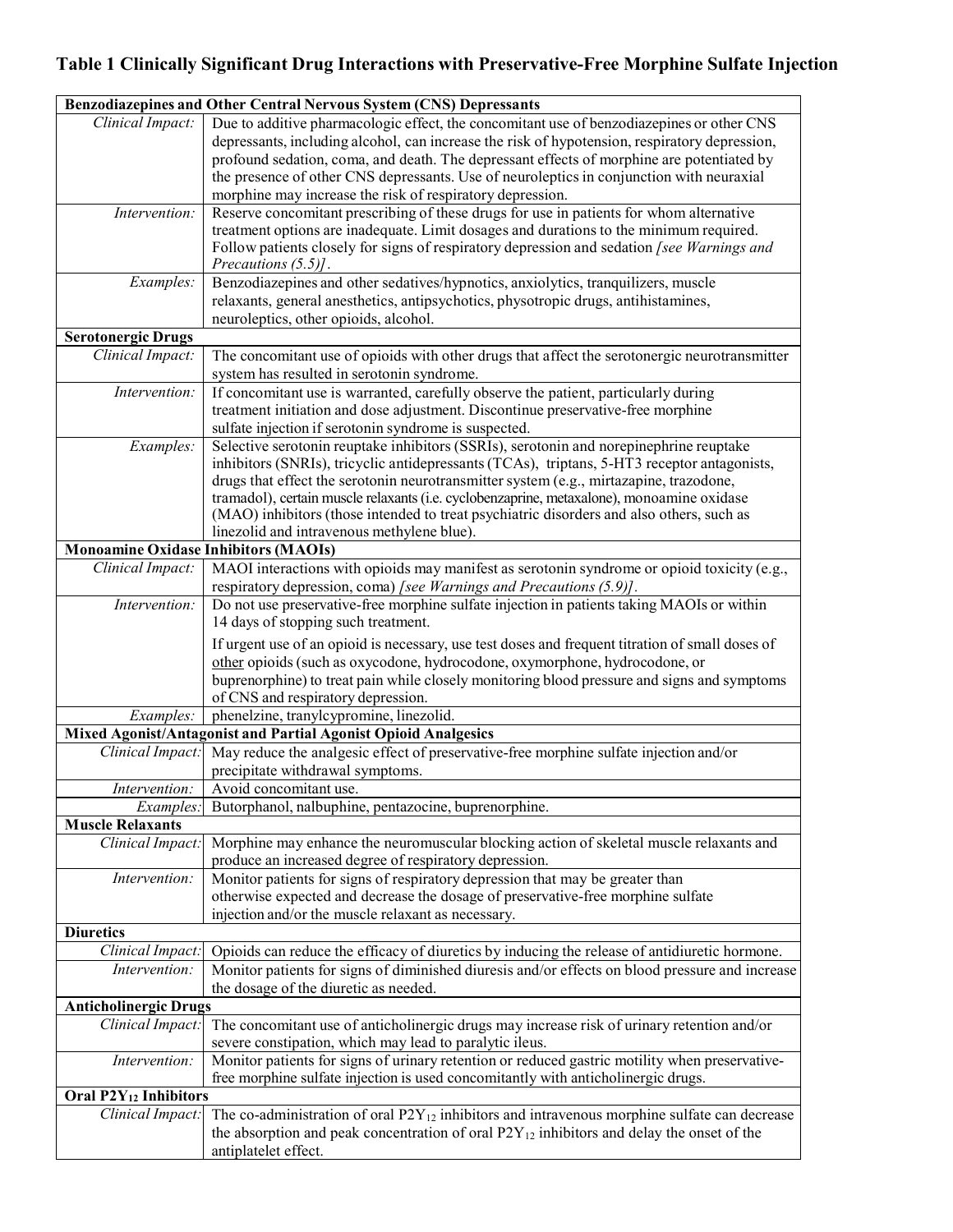| <i>Intervention:</i> Consider the use of parenteral antiplatelet agent in the setting of acute coronary syndrome<br>requiring co-administration of intravenous morphine sulfate. |
|----------------------------------------------------------------------------------------------------------------------------------------------------------------------------------|
| <i>Examples:</i> clopidogrel, prasugrel, ticagrelor                                                                                                                              |

## **8 USE IN SPECIFIC POPULATIONS**

#### **8.1 Pregnancy**

#### Risk Summary

Prolonged use of opioid analgesics during pregnancy can cause neonatal opioid withdrawal syndrome *[see Warnings and Precautions (5.4)]*. There are no available data with preservative-free morphine sulfate injection in pregnant women to inform a drug-associated risk for major birth defects and miscarriage. Published studies with morphine use during pregnancy have not reported a clear association with morphine and major birth defects *[see Human Data]*. In published animal reproduction studies, morphine administered subcutaneously during the early gestational period produced neural tube defects (i.e., exencephaly and cranioschisis) at 5 and 16 times the human daily dose of 60 mg based on body surface area (HDD) in hamsters and mice, respectively, lower fetal body weight and increased incidence of abortion at 0.4 times the HDD in the rabbit, growth retardation at 6 times the HDD in the rat, and axial skeletal fusion and cryptorchidism at 16 times the HDD in the mouse. Administration of morphine sulfate to pregnant rats during organogenesis and through lactation resulted in cyanosis, hypothermia, decreased brain weights, pup mortality, decreased pup body weights, and adverse effects on reproductive tissues at 3-4 times the HDD; and long-term neurochemical changes in the brain of offspring which correlate with altered behavioral responses that persist through adulthood at exposures comparable to and less than the HDD [*see Animal Data*]. Based on animal data, advise pregnant women of the potential risk to a fetus.

The estimated background risk of major birth defects and miscarriage for the indicated population is unknown. All pregnancies have a background risk of birth defect, loss, or other adverse outcomes. In the U.S. general population, the estimated background risk of major birth defects and miscarriage in clinically recognized pregnancies is 2-4% and 15-20%, respectively.

#### Clinical Considerations

#### *Fetal/Neonatal Adverse Reactions*

Prolonged use of opioid analgesics during pregnancy for medical or nonmedical purposes can result in physical dependence in the neonate and neonatal opioid withdrawal syndrome shortly after birth.

Neonatal opioid withdrawal syndrome presents as irritability, hyperactivity and abnormal sleep pattern, high pitched cry, tremor, vomiting, diarrhea, and failure to gain weight. The onset, duration, and severity of neonatal opioid withdrawal syndrome vary based on the specific opioid used, duration of use, timing and amount of last maternal use, and rate of elimination of the drug by the newborn. Observe newborns for symptoms of neonatal opioid withdrawal syndrome and manage accordingly *[see Warnings and Precautions (5.4)].*

#### *Labor or Delivery*

Opioids cross the placenta and may produce respiratory depression and psycho-physiologic effects in neonates. An opioid antagonist, such as naloxone, must be available for reversal of opioid induced respiratory depression in the neonate. Preservative-free morphine sulfate injection is not recommended for use in women during and immediately prior to labor, when use of shorter-acting analgesics or other analgesic techniques are more appropriate. Opioid analgesics, including preservative-free morphine sulfate injection, can prolong labor through actions that temporarily reduce the strength, duration, and frequency of uterine contractions. However,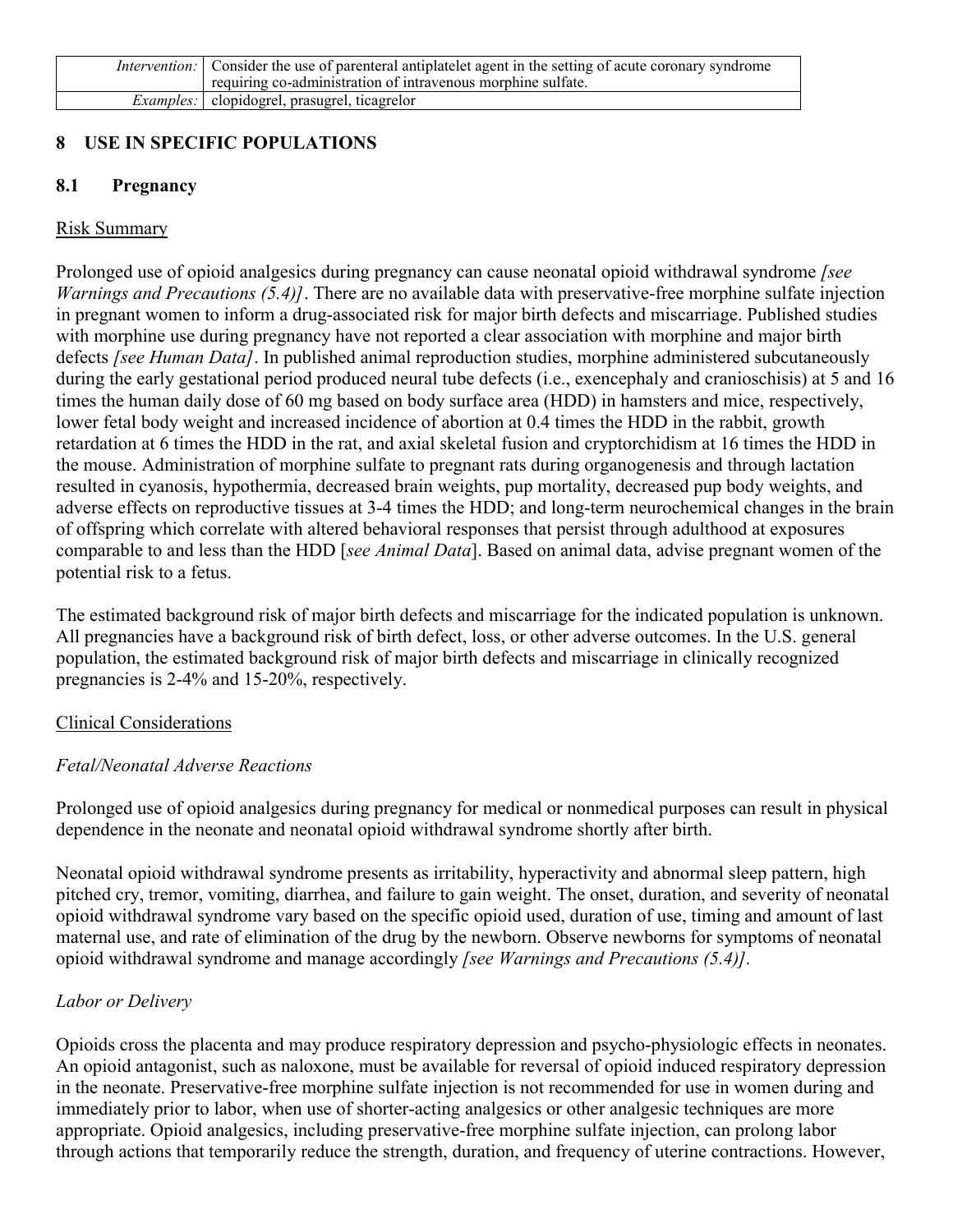this effect is not consistent and may be offset by an increased rate of cervical dilatation, which tends to shorten labor. Monitor neonates exposed to opioid analgesics during labor for signs of excess sedation and respiratory depression.

#### Data

## *Human Data*

The results from a population-based prospective cohort, including 70 women exposed to morphine during the first trimester of pregnancy and 448 women exposed to morphine at any time during pregnancy, indicate no increased risk for congenital malformations. However, these studies cannot definitely establish the absence of any risk because of methodological limitations, including small sample size and non-randomized study design.

## *Animal Data*

Formal reproductive and developmental toxicology studies for morphine have not been conducted. Exposure margins for the following published study reports are based on human daily dose of 60 mg morphine using a body surface area comparison (HDD).

Neural tube defects (exencephaly and cranioschisis) were noted following subcutaneous administration of morphine sulfate (35-322 mg/kg) on Gestation Day 8 to pregnant hamsters (4.7 to 43.5 times the HDD). A no adverse effect level was not defined in this study and the findings cannot be clearly attributed to maternal toxicity. Neural tube defects (exencephaly), axial skeletal fusions, and cryptorchidism were reported following a single subcutaneous (SC) injection of morphine sulfate to pregnant mice (100-500 mg/kg) on Gestation Day 8 or 9 at 200 mg/kg or greater (16 times the HDD) and fetal resorption at 400 mg/kg or higher (32 times the HDD). No adverse effects were noted following 100 mg/kg morphine in this model (8 times the HDD). In one study, following continuous subcutaneous infusion of doses greater than or equal to 2.72 mg/kg to mice (0.2 times the HDD), exencephaly, hydronephrosis, intestinal hemorrhage, split supraoccipital, malformed sternebrae, and malformed xiphoid were noted. The effects were reduced with increasing daily dose; possibly due to rapid induction of tolerance under these infusion conditions. The clinical significance of this report is not clear.

Decreased fetal weights were observed in pregnant rats treated with 20 mg/kg/day morphine sulfate (3.2 times the HDD) from Gestation Day 7 to 9. There was no evidence of malformations despite maternal toxicity (10% mortality). In a second rat study, decreased fetal weight and increased incidences of growth retardation were noted at 35 mg/kg/day (5.7 times the HDD) and there was a reduced number of fetuses at 70 mg/kg/day (11.4 times the HDD) when pregnant rats were treated with 10, 35, or 70 mg/kg/day morphine sulfate via continuous infusion from Gestation Day 5 to 20. There was no evidence of fetal malformations or maternal toxicity.

An increased incidence of abortion was noted in a study in which pregnant rabbits were treated with 2.5 (0.8 times the HDD) to 10 mg/kg morphine sulfate via subcutaneous injection from Gestation Day 6 to 10. In a second study, decreased fetal body weights were reported following treatment of pregnant rabbits with increasing doses of morphine (10-50 mg/kg/day) during the pre-mating period and 50 mg/kg/day (16 times the HDD) throughout the gestation period. No overt malformations were reported in either publication; although only limited endpoints were evaluated.

In published studies in rats, exposure to morphine during gestation and/or lactation periods is associated with: decreased pup viability at 12.5 mg/kg/day or greater (2 times the HDD); decreased pup body weights at 15 mg/kg/day or greater (2.4 times the HDD); decreased litter size, decreased absolute brain and cerebellar weights, cyanosis, and hypothermia at 20 mg/kg/day (3.2 times the HDD); alteration of behavioral responses (play, social-interaction) at 1 mg/kg/day or greater (0.2 times the HDD); alteration of maternal behaviors (e.g., decreased nursing and pup retrievals) in mice at 1 mg/kg or higher (0.08 times the HDD) and rats at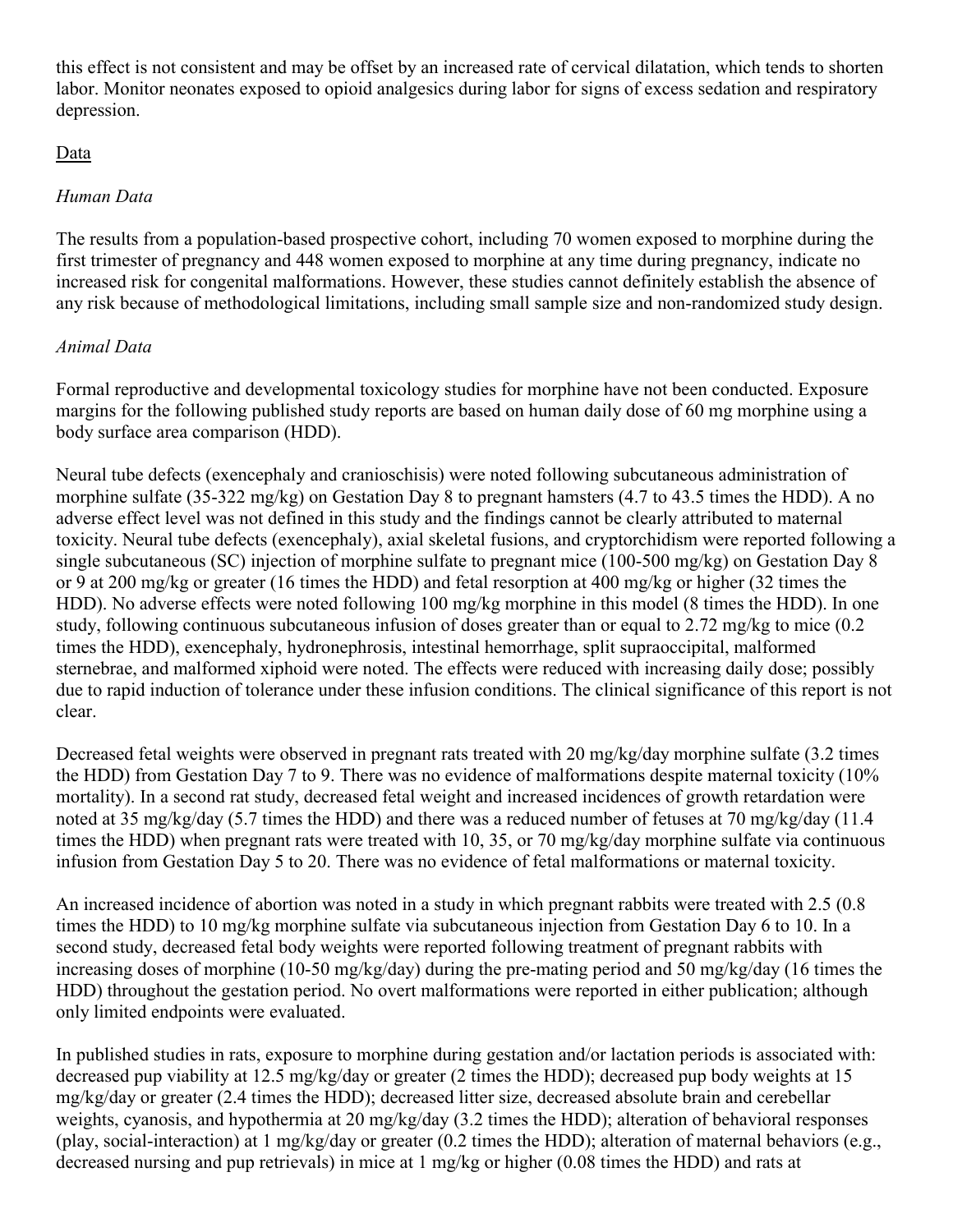1.5 mg/kg/day or higher (0.2 times the HDD); and a host of behavioral abnormalities in the offspring of rats, including altered responsiveness to opioids at 4 mg/kg/day (0.7 times the HDD) or greater.

Fetal and/or postnatal exposure to morphine in mice and rats has been shown to result in morphological changes in fetal and neonatal brain and neuronal cell loss, alteration of a number of neurotransmitter and neuromodulator systems, including opioid and non-opioid systems, and impairment in various learning and memory tests that appear to persist into adulthood. These studies were conducted with morphine treatment usually in the range of 4 to 20 mg/kg/day  $(0.7 \text{ to } 3.2 \text{ times the HDD})$ .

Additionally, delayed sexual maturation and decreased sexual behaviors in female offspring at 20 mg/kg/day (3.2 times the HDD), and decreased plasma and testicular levels of luteinizing hormone and testosterone, decreased testes weights, seminiferous tubule shrinkage, germinal cell aplasia, and decreased spermatogenesis in male offspring were also observed at 20 mg/kg/day (3.2 times the HDD). Decreased litter size and viability were observed in the offspring of male rats that were intraperitoneally administered morphine sulfate for 1 day prior to mating at 25 mg/kg/day (4.1 times the HDD) and mated to untreated females. Decreased viability and body weight and/or movement deficits in both first and second generation offspring were reported when male mice were treated for 5 days with escalating doses of 120 to 240 mg/kg/day morphine sulfate (9.7 to 19.5 times the HDD) or when female mice treated with escalating doses of 60 to 240 mg/kg/day (4.9 to 19.5 times the HDD) followed by a 5-day treatment-free recovery period prior to mating. Similar multigenerational findings were also seen in female rats pre-gestationally treated with escalating doses of 10 to 22 mg/kg/day morphine (1.6 to 3.6 times the HDD).

## **8.2 Lactation**

## Risk Summary

Morphine is present in breast milk. Published lactation studies report variable concentrations of morphine in breast milk with administration of immediate-release morphine to nursing mothers in the early postpartum period with a milk-to-plasma morphine AUC ratio of 2.5:1 measured in one lactation study. However, there is insufficient information to determine the effects of morphine on the breastfed infant and the effects of morphine on milk production. Lactation studies have not been conducted with preservative-free morphine sulfate injection, and no information is available on the effects of the drug on the breastfed infant or the effects of the drug on milk production.

The developmental and health benefits of breastfeeding should be considered along with the mother's clinical need for preservative-free morphine sulfate injection and any potential adverse effects on the breastfed infant from preservative-free morphine sulfate injection or from the underlying maternal condition.

# Clinical Considerations

Monitor infants exposed to preservative-free morphine sulfate injection through breast milk for excess sedation and respiratory depression. Withdrawal symptoms can occur in breastfed infants when maternal administration of morphine is stopped, or when breastfeeding is stopped.

# **8.3 Females and Males of Reproductive Potential**

# Infertility

Chronic use of opioids may cause reduced fertility in females and males of reproductive potential. It is not known whether these effects on fertility are reversible *[see Adverse Reactions (6), Clinical Pharmacology (12.2)]*.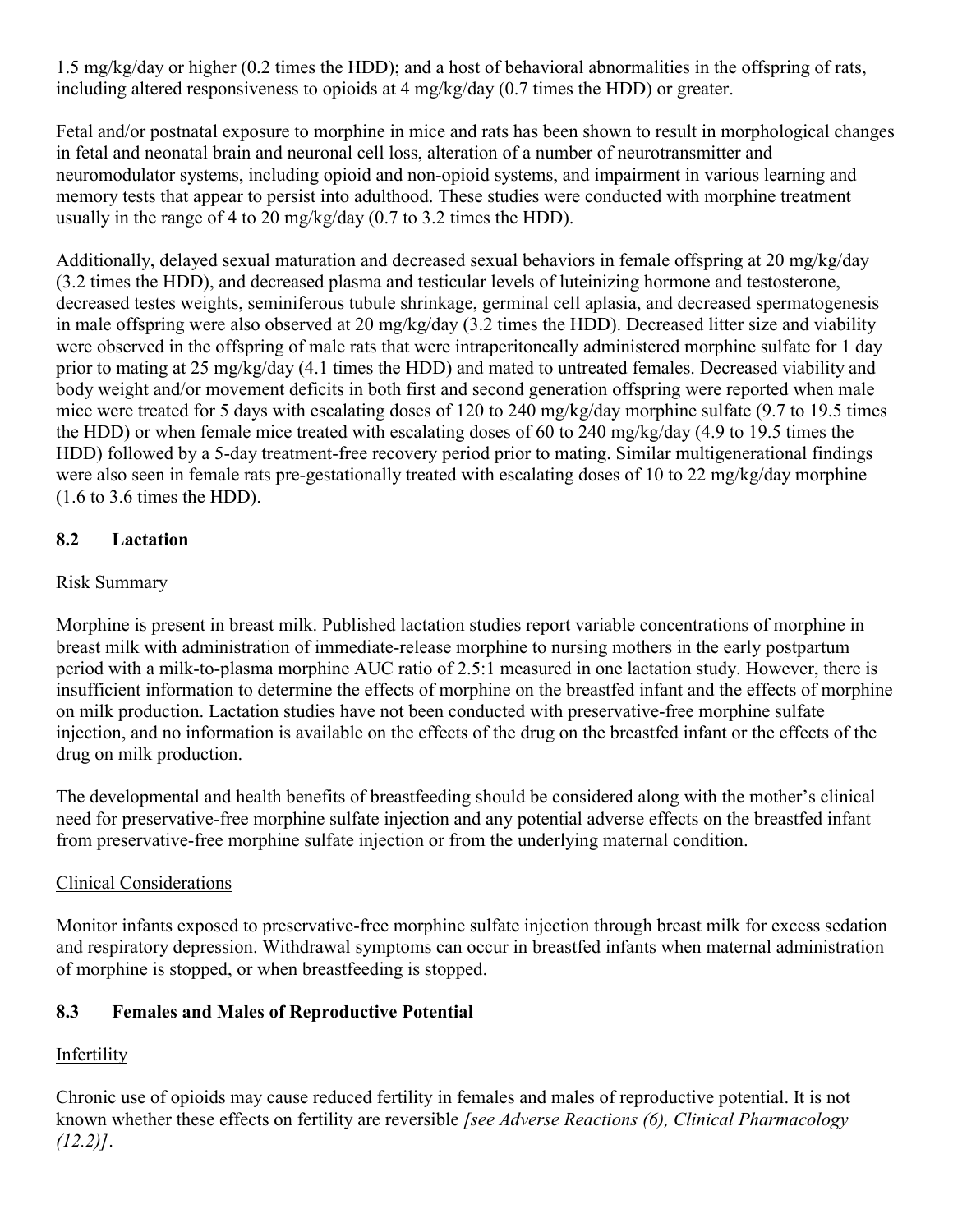In published animal studies, morphine administration adversely effected fertility and reproductive endpoints in male rats and prolonged estrus cycle in female rats *[see Nonclinical Toxicology (13)]*.

## **8.4 Pediatric Use**

Adequate studies to establish the safety and effectiveness of spinal morphine in pediatric patients have not been performed, and usage in this population is not recommended.

## **8.5 Geriatric Use**

Elderly patients (aged 65 years or older) may have increased sensitivity to preservative-free morphine sulfate injection. In general, use caution when selecting a dosage for an elderly patient, usually starting at the low end of the dosing range, reflecting the greater frequency of decreased hepatic, renal, or cardiac function and of concomitant disease or other drug therapy.

Respiratory depression is the chief risk for elderly patients treated with opioids, and has occurred after large initial doses were administered to patients who were not opioid-tolerant or when opioids were co-administered with other agents that depress respiration. Titrate the dosage of preservative-free morphine sulfate injection slowly in geriatric patients and monitor closely for signs of central nervous system and respiratory depression *[see Warnings and Precautions (5.8)]*.

The pharmacodynamic effects of neuraxial morphine in the elderly are more variable than in the younger population. Patients will vary widely in the effective initial dose, rate of development of tolerance and the frequency and magnitude of associated adverse effects as the dose is increased. Initial doses should be based on careful clinical observation following "test doses", after making due allowances for the effects of the patient's age and infirmity on his/her ability to clear the drug, particularly in patients receiving epidural morphine.

Morphine is known to be substantially excreted by the kidney, and the risk of adverse reactions to this drug may be greater in patients with impaired renal function. Because elderly patients are more likely to have decreased renal function, care should be taken in dose selection, and it may be useful to monitor renal function.

## **8.6 Hepatic or Renal Impairment**

The elimination half-life of morphine may be prolonged in patients with reduced metabolic rates and with hepatic and/or renal dysfunction. Hence, care should be exercised in administering preservative-free morphine sulfate injection epidurally to patients with these conditions. High blood morphine levels, due to reduced clearance, may take several days to develop.

# **9 DRUG ABUSE AND DEPENDENCE**

## **9.1 Controlled Substance**

Preservative-free morphine sulfate injection contains morphine, a Schedule II controlled drug substance.

## **9.2 Abuse**

Preservative-free morphine sulfate injection contains morphine, a substance with a high potential for abuse similar to other opioids. Preservative-free morphine sulfate injection can be abused and is subject to misuse, addiction, and criminal diversion *[see Warnings and Precautions (5.3)]*.

All patients treated with opioids require careful monitoring for signs of abuse and addiction, because use of opioid analgesic products carries the risk of addiction even under appropriate medical use.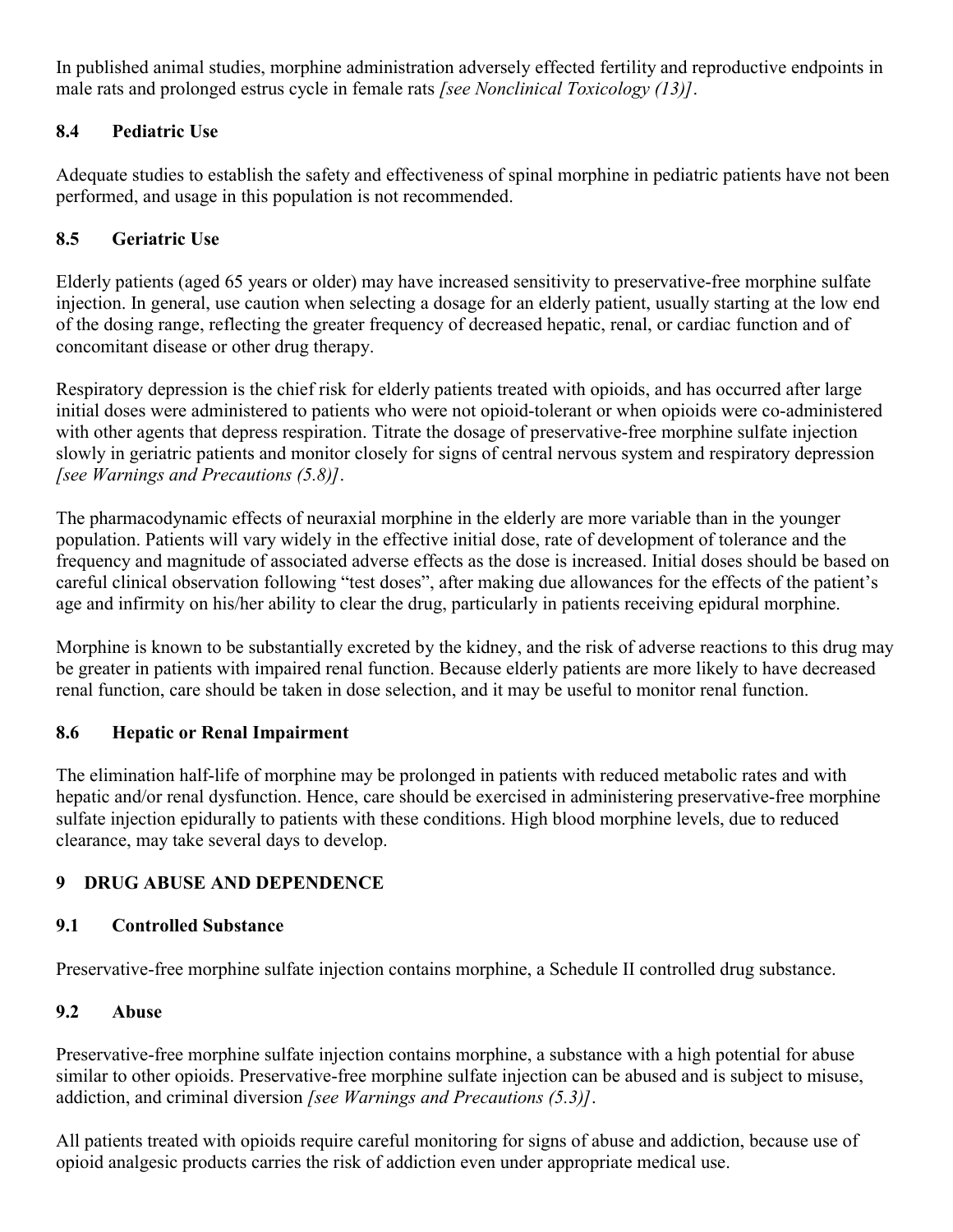Prescription drug abuse is the intentional non-therapeutic use of a prescription drug, even once, for its rewarding psychological or physiological effects.

Drug addiction is a cluster of behavioral, cognitive, and physiological phenomena that develop after repeated substance use and includes: a strong desire to take the drug, difficulties in controlling its use, persisting in its use despite harmful consequences, a higher priority given to drug use than to other activities and obligations, increased tolerance, and sometimes a physical withdrawal.

"Drug-seeking" behavior is very common in persons with substance use disorders. Drug-seeking tactics include emergency calls or visits near the end of office hours, refusal to undergo appropriate examination, testing, or referral, repeated "loss" of prescriptions, tampering with prescriptions, and reluctance to provide prior medical records or contact information for other treating healthcare provider(s). "Doctor shopping" (visiting multiple prescribers to obtain additional prescriptions) is common among drug abusers and people suffering from untreated addiction. Preoccupation with achieving adequate pain relief can be appropriate behavior in a patient with poor pain control.

Abuse and addiction are separate and distinct from physical dependence and tolerance. Healthcare providers should be aware that addiction may not be accompanied by concurrent tolerance and symptoms of physical dependence in all addicts. In addition, abuse of opioids can occur in the absence of true addiction.

Preservative-free morphine sulfate injection, like other opioids, can be diverted for non-medical use into illicit channels of distribution. Careful record-keeping of prescribing information, including quantity, frequency, and renewal requests, as required by state and federal law, is strongly advised.

Proper assessment of the patient, proper prescribing practices, periodic re-evaluation of therapy, and proper dispensing and storage are appropriate measures that help to limit abuse of opioid drugs.

## **9.3 Dependence**

Both tolerance and physical dependence can develop during chronic opioid therapy. Tolerance is the need for increasing doses of opioids to maintain a defined effect such as analgesia (in the absence of disease progression or other external factors). Tolerance may occur to both the desired and undesired effects of drugs, and may develop at different rates for different effects.

Physical dependence results in withdrawal symptoms after abrupt discontinuation or a significant dosage reduction of a drug. Withdrawal also may be precipitated through the administration of drugs with opioid antagonist activity (e.g., naloxone, nalmefene), mixed agonist/antagonist analgesics (e.g., pentazocine, butorphanol, nalbuphine), or partial agonists (e.g., buprenorphine). Physical dependence may not occur to a clinically significant degree until after several days to weeks of continued opioid usage.

Preservative-free morphine sulfate injection should not be abruptly discontinued *[see Dosage and Administration (2.6)]*. If preservative-free morphine sulfate injection is abruptly discontinued in a physicallydependent patient, a withdrawal syndrome may occur. Some or all of the following can characterize this syndrome: restlessness, lacrimation, rhinorrhea, yawning, perspiration, chills, myalgia, and mydriasis. Other signs and symptoms also may develop, including irritability, anxiety, backache, joint pain, weakness, abdominal cramps, insomnia, nausea, anorexia, vomiting, diarrhea, or increased blood pressure, respiratory rate, or heart rate.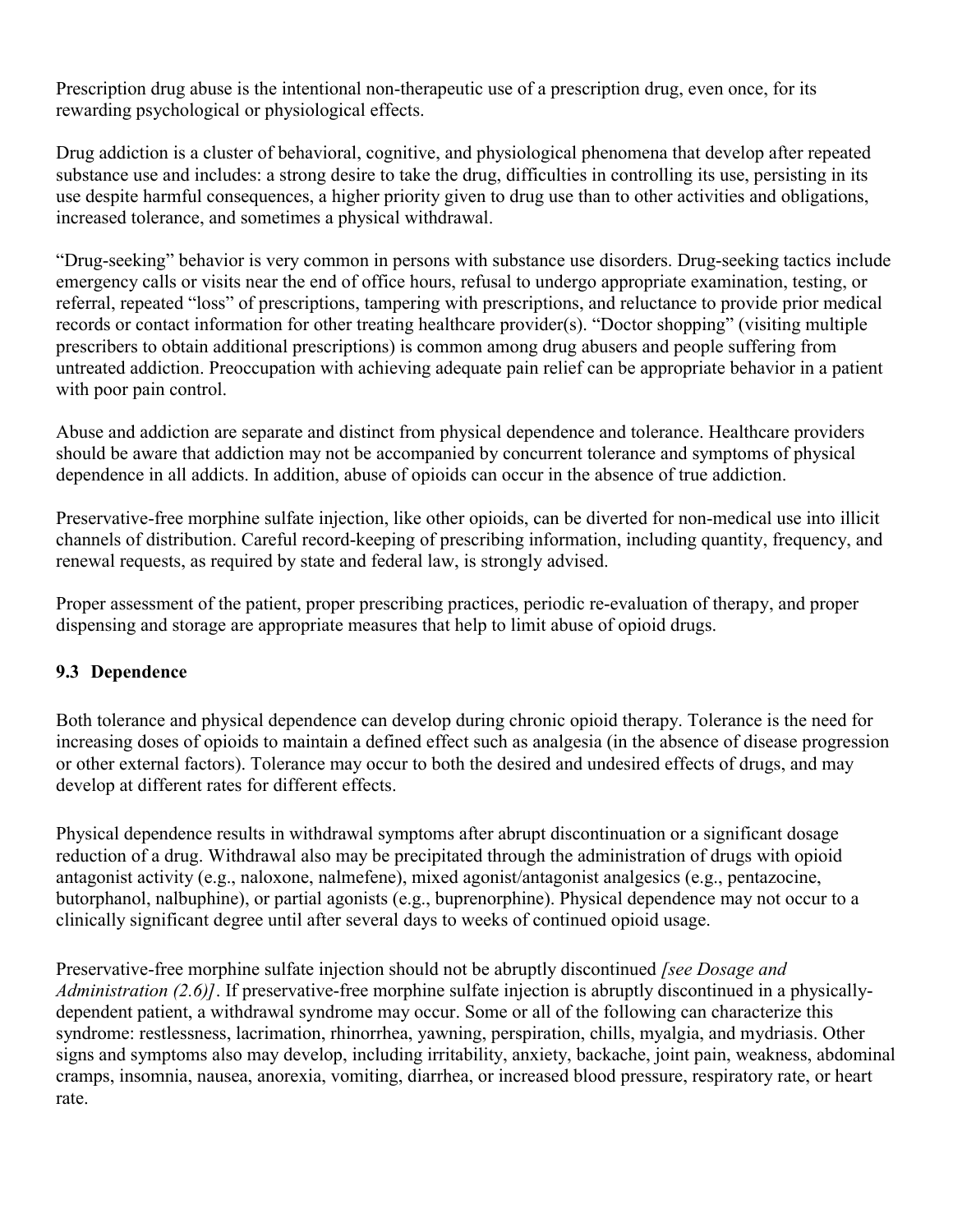Infants born to mothers physically dependent on opioids will also be physically dependent and may exhibit respiratory difficulties and withdrawal signs *[see Use in Specific Populations (8.1)]*.

## **10 OVERDOSAGE**

## Clinical Presentation

Acute overdose with preservative-free morphine sulfate injection can be manifested by respiratory depression, somnolence progressing to stupor or coma, skeletal muscle flaccidity, cold and clammy skin, constricted pupils, and, in some cases, pulmonary edema, bradycardia, hypotension, partial or complete airway obstruction, atypical snoring, and death. Marked mydriasis rather than miosis may be seen with hypoxia in overdose situations *[See Clinical Pharmacology (12.2)]*.

## Treatment of Overdose

In case of overdose, priorities are the reestablishment of a patent and protected airway and institution of assisted or controlled ventilation, if needed. Employ other supportive measures (including oxygen and vasopressors) in the management of circulatory shock and pulmonary edema as indicated. Cardiac arrest or arrhythmias will require advanced life-support techniques.

The opioid antagonists, naloxone or nalmefene, are specific antidotes to respiratory depression resulting from opioid overdose. For clinically significant respiratory or circulatory depression secondary to morphine overdose, administer an opioid antagonist. Opioid antagonists should not be administered in the absence of clinically significant respiratory or circulatory depression secondary to morphine overdose.

As the duration of effect of naloxone is considerably shorter than that of epidural or intrathecal morphine, repeated administration may be necessary. Patients should be closely observed for evidence of renarcotization.

Because the duration of opioid reversal is expected to be less than the duration of action of morphine in preservative-free morphine sulfate injection, particularly with epidural or intrathecal morphine, carefully monitor the patient until spontaneous respiration is reliably reestablished. If the response to an opioid antagonist is suboptimal or only brief in nature, administer additional antagonist as directed by the product's prescribing information.

In an individual physically dependent on opioids, administration of the recommended usual dosage of the antagonist will precipitate an acute withdrawal syndrome. The severity of the withdrawal symptoms experienced will depend on the degree of physical dependence and the dose of the antagonist administered. If a decision is made to treat serious respiratory depression in the physically dependent patient, administration of the antagonist should be initiated with care and by titration with smaller than usual doses of the antagonist.

# **11 DESCRIPTION**

Preservative-free morphine sulfate injection (morphine sulfate injection) is an opioid agonist, available as a sterile, nonpyrogenic isobaric solution of morphine sulfate in strengths of 0.5 mg or 1 mg morphine sulfate per mL, free of antioxidants, preservatives or other potentially neurotoxic additives, and is intended for intravenous, epidural, or intrathecal administration. Morphine is the most important alkaloid of opium and is a phenanthrene derivative. It is available as the sulfate salt, chemically identified as 7,8-Didehydro-4,5-epoxy-17-methyl- (5α,6α)-morphinan-3,6-diol sulfate (2:1) (salt), pentahydrate, with the following structural formula: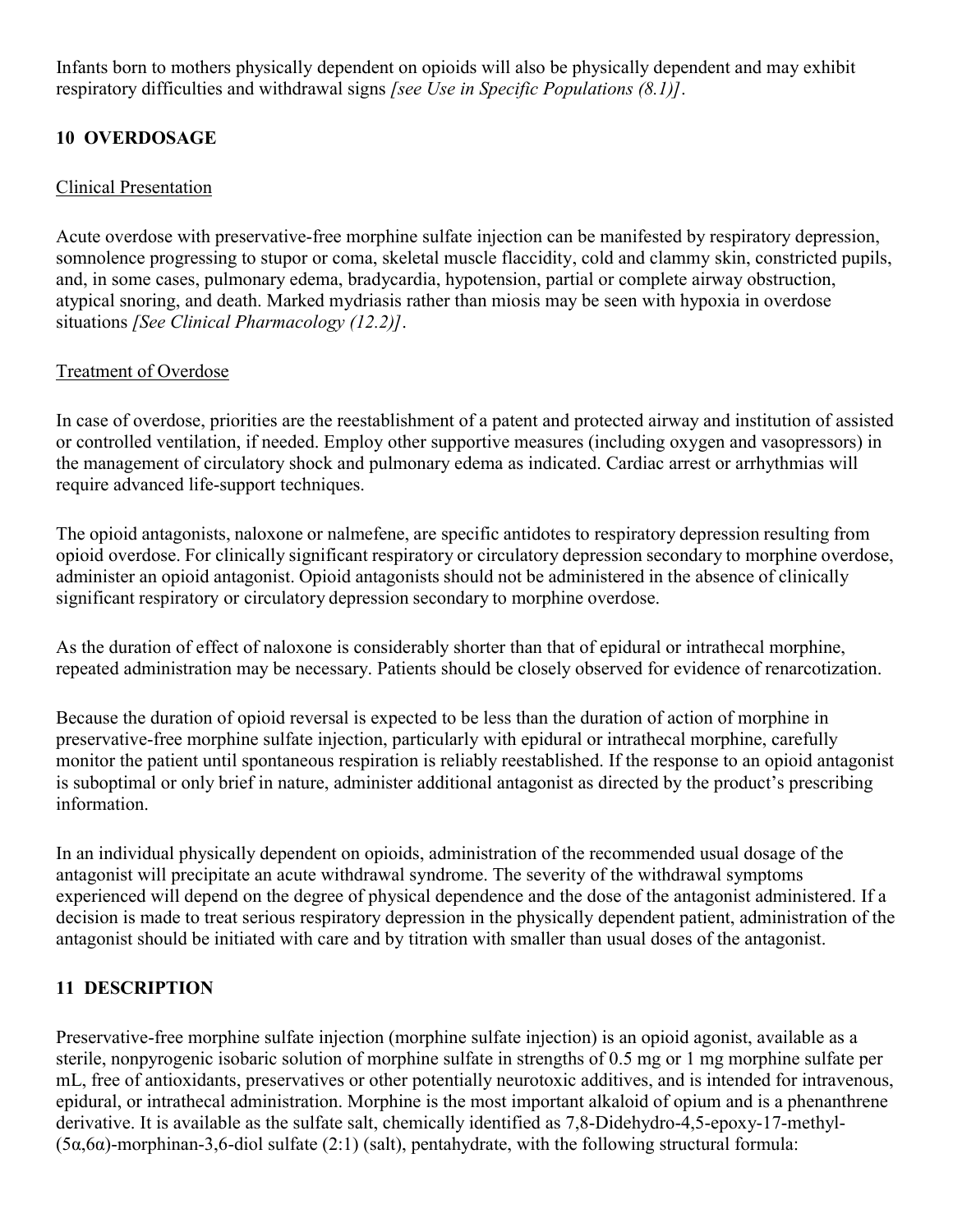

 $(C_{17}H_{19}NO_3)_2 \cdot H_2SO_4 \cdot 5H_2O$  Molecular Weight is 758.83

Morphine sulfate USP is an odorless, white crystalline powder with a bitter taste. It has a solubility of 1 in 21 parts of water and 1 in 1000 parts of alcohol, but is practically insoluble in chloroform or ether. The octanol:water partition coefficient of morphine is 1.42 at physiologic pH and the pKa is 7.9 for the tertiary nitrogen (the majority is ionized at pH 7.4).

Each mL of preservative-free morphine sulfate injection contains morphine sulfate, USP 0.5 mg (5 mg/10 mL) or 1 mg (10 mg/ 10 mL) and sodium chloride 9 mg in Water for Injection. The pH range is 2.5 – 6.5. Contains no preservative. Each 10 mL container of preservative-free morphine sulfate injection is intended for SINGLE DOSE ONLY.

## **12 CLINICAL PHARMACOLOGY**

#### **12.1 Mechanism of Action**

Morphine is a full opioid agonist and is relatively selective for the mu-opioid receptor, although it can bind to other opioid receptors at higher doses. The principal therapeutic action of morphine is analgesia. Like all full opioid agonists, there is no ceiling effect for analgesia with morphine. Clinically, dosage is titrated to provide adequate analgesia and may be limited by adverse reactions, including respiratory and CNS depression.

The precise mechanism of the analgesic action is unknown. However, specific CNS opioid receptors for endogenous compounds with opioid-like activity have been identified throughout the brain and spinal cord and are thought to play a role in the analgesic effects of this drug.

#### **12.2 Pharmacodynamics**

#### Effects on the Central Nervous System

Morphine produces respiratory depression by direct action on brain stem respiratory centers. The respiratory depression involves a reduction in the responsiveness of the brain stem respiratory centers to both increases in carbon dioxide tension and electrical stimulation.

Morphine causes miosis, even in total darkness. Pinpoint pupils are a sign of opioid overdose but are not pathognomic (e.g., pontine lesions of hemorrhagic or ischemic origins may produce similar findings). Marked mydriasis rather than miosis may be seen due to hypoxia in overdose situations.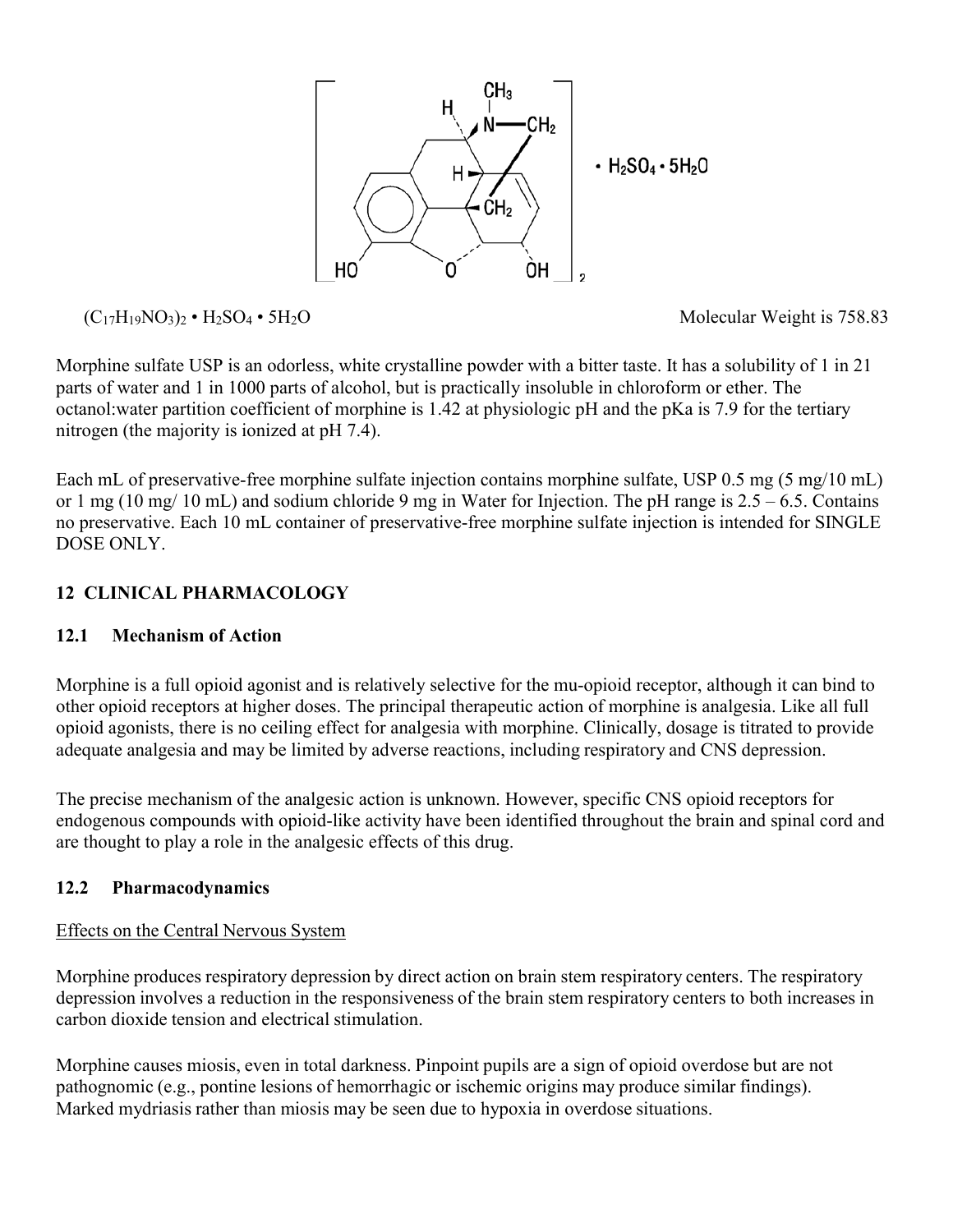Both early and late respiratory depression (up to 24 hours post dosing) have been reported following neuraxial administration. Circulation of the spinal fluid may also result in high concentrations of morphine reaching the brain stem directly.

## Effects on the Gastrointestinal Tract and Other Smooth Muscle

Morphine causes a reduction in motility associated with an increase in smooth muscle tone in the antrum of the stomach and duodenum. Digestion of food in the small intestine is delayed and propulsive contractions are decreased. Propulsive peristaltic waves in the colon are decreased, while tone may be increased to the point of spasm, resulting in constipation. Other opioid-induced effects may include a reduction in biliary and pancreatic secretions, spasm of sphincter of Oddi, and transient elevations in serum amylase.

## Effects on the Cardiovascular System

Morphine produces peripheral vasodilation, which may result in orthostatic hypotension or syncope. Manifestations of histamine release and/or peripheral vasodilation may include pruritus, flushing, red eyes, sweating, and/or orthostatic hypotension.

## Effects on the Endocrine System

Opioids inhibit the secretion of adrenocorticotropic hormone (ACTH), cortisol, and luteinizing hormone (LH) in humans *[See Adverse Reactions (6)]*. They also stimulate prolactin, growth hormone (GH) secretion, and pancreatic secretion of insulin and glucagon.

Chronic use of opioids may influence the hypothalamic-pituitary-gonadal axis, leading to androgen deficiency that may manifest as low libido, impotence, erectile dysfunction, amenorrhea, or infertility. The causal role of opioids in the clinical syndrome of hypogonadism is unknown because the various medical, physical, lifestyle, and psychological stressors that may influence gonadal hormone levels have not been adequately controlled for in studies conducted to date *[see Adverse Reactions (6)]*.

#### Effects on the Immune System

Opioids have been shown to have a variety of effects on components of the immune system in *in vitro* and animal models. The clinical significance of these findings is unknown. Overall, the effects of opioids appear to be modestly immunosuppressive.

#### Concentration – Efficacy Relationships

The minimum effective analgesic concentration will vary widely among patients, especially among patients who have been previously treated with potent agonist opioids. The minimum effective analgesic concentration of morphine for any individual patient may increase over time due to an increase in pain, the development of a new pain syndrome, and/or the development of analgesic tolerance *[See Dosage and Administration (2.1)]*.

#### Concentration – Adverse Reaction Relationships

There is a relationship between increasing morphine plasma concentration and increasing frequency of doserelated opioid adverse reactions such as nausea, vomiting, CNS effects, and respiratory depression. In opioidtolerant patients, the situation may be altered by the development of tolerance to opioid-related adverse reactions *[See Dosage and Administration (2.1, 2.2, 2.6)]*.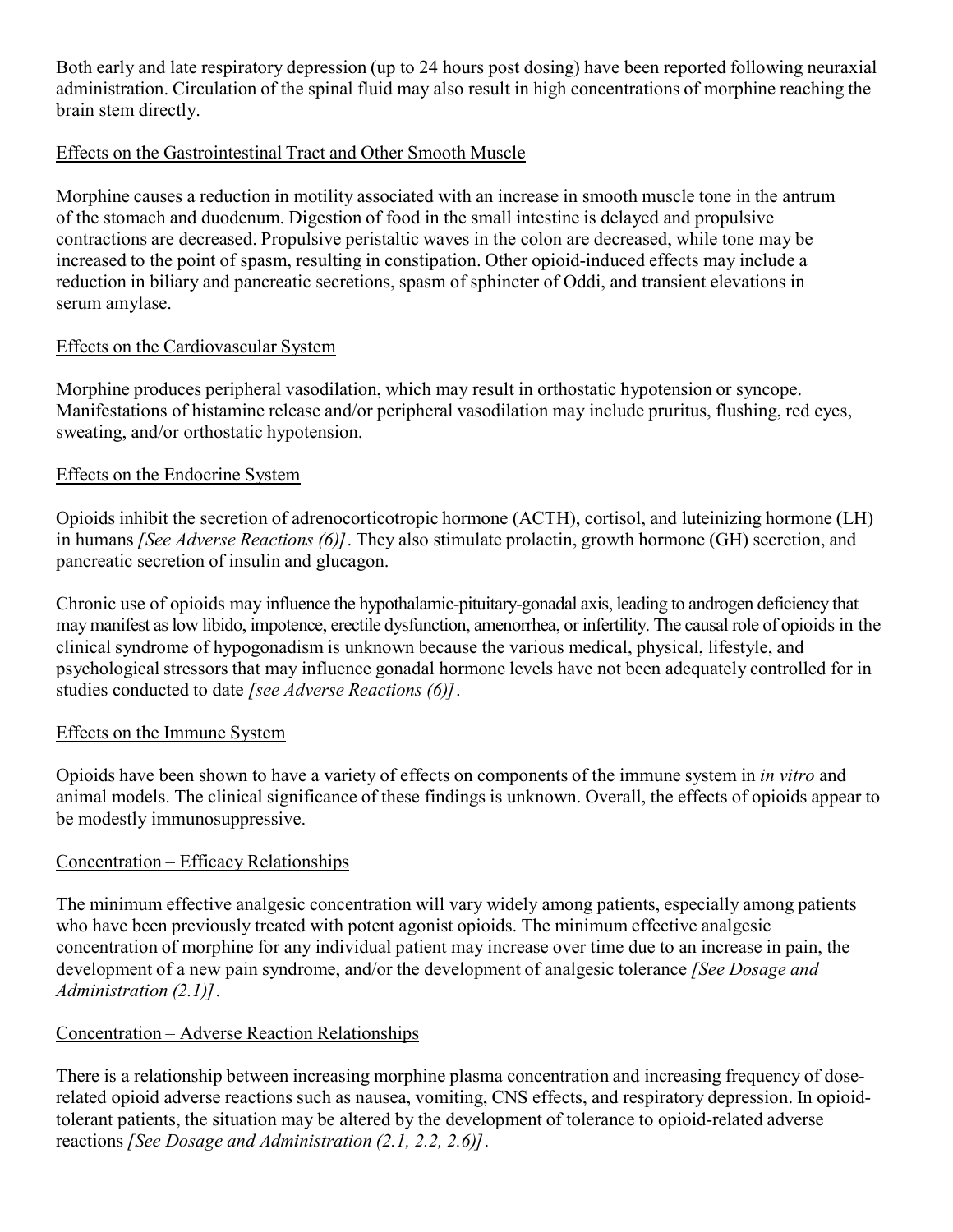## **12.3 Pharmacokinetics**

#### Intravenous Administration

Morphine has an apparent volume of distribution ranging from 1.0 to 4.7 L/kg after *intravenous dosage.* Protein binding is low, about 36%, and muscle tissue binding is reported as 54%. A blood-brain barrier exists, and when morphine is introduced outside of the CNS (e.g., *intravenously*), plasma concentrations of morphine remain higher than the corresponding CSF morphine levels. Conversely, when morphine is injected into the *intrathecal space*, it diffuses out into the systemic circulation slowly, accounting for the long duration of action of morphine administered by this route.

Morphine has a total plasma clearance which ranges from 0.9 to 1.2 L/kg/h (liters/kilogram/hour) in postoperative patients, but shows considerable interindividual variation. The major pathway of clearance is hepatic glucuronidation to morphine-3-glucuronide, which is pharmacologically inactive. The major excretion path of the conjugate is through the kidneys, with about 10% in the feces. Morphine is also eliminated by the kidneys, 2 to 12% being excreted unchanged in the urine. Terminal half-life is commonly reported to vary from 1.5 to 4.5 hours, although the longer half-lives were obtained when morphine levels were monitored over protracted periods with very sensitive radioimmunoassay methods. The accepted elimination half-life in normal subjects is 1.5 to 2 hours.

#### Epidural Administration

Morphine, injected into the *epidural space*, is rapidly absorbed into the general circulation. Absorption is so rapid that the plasma concentration-time profiles closely resemble those obtained after intravenous or intramuscular administration. Peak plasma concentrations averaging 33 to 40 ng/mL (range 5 to 62 ng/mL) are achieved within 10 to 15 minutes after administration of 3 mg of morphine. Plasma concentrations decline in a multiexponential fashion. The terminal half-life is reported to range from 39 to 249 minutes (mean of 90  $\pm$  34.3 min) and, though somewhat shorter, is similar in magnitude as values reported after intravenous and intramuscular administration (1.5 to 4.5 h). CSF concentrations of morphine, after epidural doses of 2 to 6 mg in postoperative patients, have been reported to be 50 to 250 times higher than corresponding plasma concentrations. The CSF levels of morphine exceed those in plasma after only 15 minutes and are detectable for as long as 20 hours after the injection of 2 mg of epidural morphine. Approximately 4% of the dose injected epidurally reaches the CSF. This corresponds to the relative minimum effective epidural and intrathecal doses of 5 mg and 0.25 mg, respectively. The disposition of morphine in the CSF follows a biphasic pattern, with an early half-life of 1.5 h and a late phase half-life of about 6 h. Morphine crosses the dura slowly, with an absorption half-life across the dura averaging 22 minutes. Maximum CSF concentrations are seen 60 to 90 minutes after injection. Minimum effective CSF concentrations for postoperative analgesia average  $150$  ng/mL (range  $\leq 1$ -380 ng/mL).

#### Intrathecal Administration

The *intrathecal route* of administration circumvents meningeal diffusion barriers and, therefore, lower doses of morphine produce comparable analgesia to that induced by the epidural route. After intrathecal bolus injection of morphine, there is a rapid initial distribution phase lasting 15 to 30 minutes and a half-life in the CSF of 42 to 136 min (mean  $90 \pm 16$  min). Derived from limited data, it appears that the disposition of morphine in the CSF, from 15 minutes postintrathecal administration to the end of a six-hour observation period, represents a combination of the distribution and elimination phases. Morphine concentrations in the CSF averaged  $332 \pm 137$  ng/mL at 6 hours, following a bolus dose of 0.3 mg of morphine. The apparent volume of distribution of morphine in the intrathecal space is about  $22 \pm 8$  mL.

Time-to-peak plasma concentrations, however, are similar (5 to 10 min) after either epidural or intrathecal bolus administration of morphine. Maximum plasma morphine concentrations after 0.3 mg intrathecal morphine have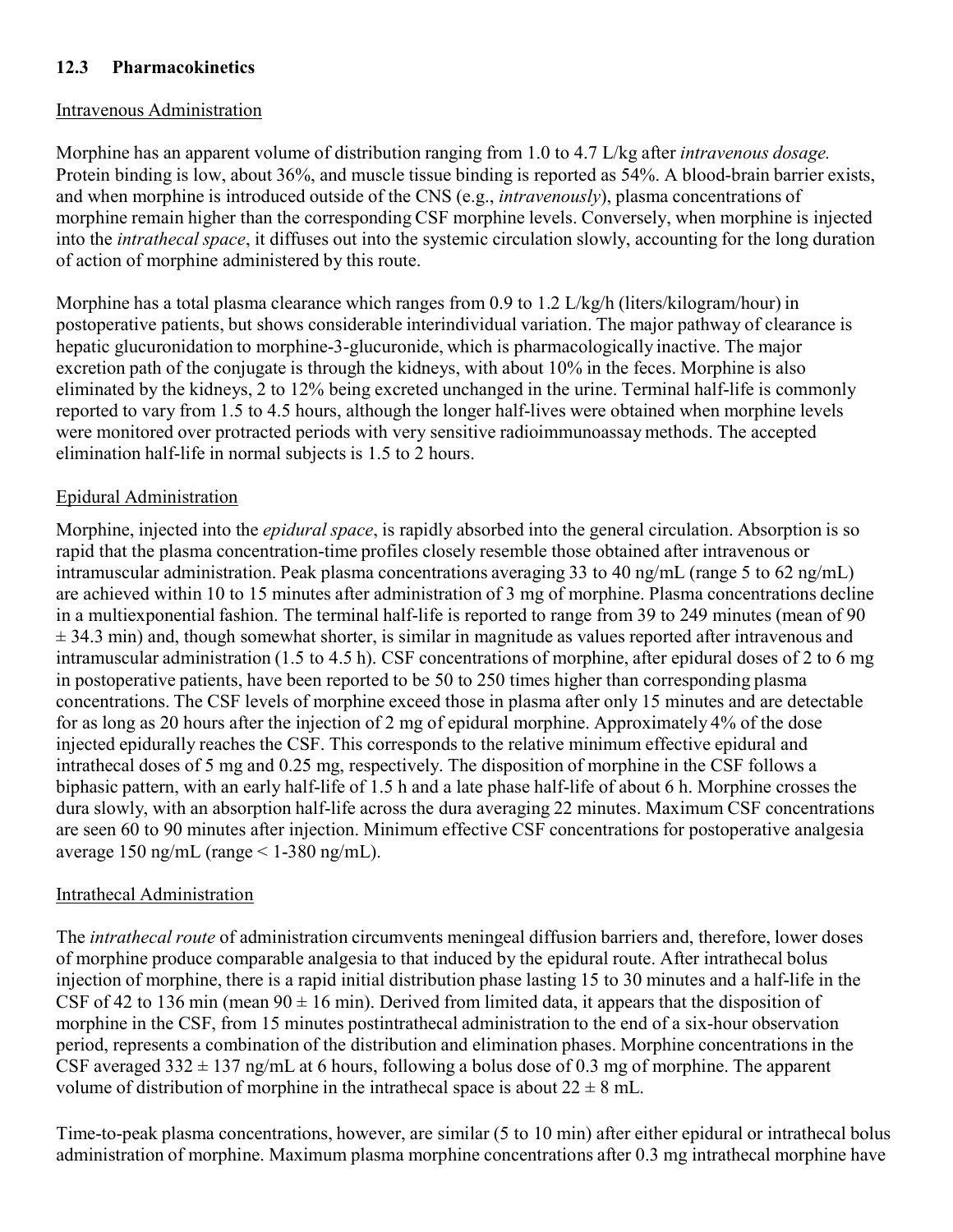been reported from < 1 to 7.8 ng/mL. The minimum analgesic morphine plasma concentration during Patient-Controlled Analgesia (PCA) has been reported as 20 to 40 ng/mL, suggesting that any analgesic contribution from systemic redistribution would be minimal after the first 30 to 60 minutes with epidural administration and virtually absent with intrathecal administration of morphine.

# **13 NONCLINICAL TOXICOLOGY**

## **13.1 Carcinogenesis, Mutagenesis, Impairment of Fertility**

## Carcinogenesis

Long-term studies in animals to evaluate the carcinogenic potential of morphine have not been conducted.

## Mutagenesis

No formal studies to assess the mutagenic potential of morphine have been conducted. In the published literature, morphine was found to be mutagenic in vitro increasing DNA fragmentation in human T-cells. Morphine was reported to be mutagenic in the in vivo mouse micronucleus assay and positive for the induction of chromosomal aberrations in mouse spermatids and murine lymphocytes. Mechanistic studies suggest that the in vivo clastogenic effects reported with morphine in mice may be related to increases in glucocorticoid levels produced by morphine in this species. In contrast to the above positive findings, in vitro studies in the literature have also shown that morphine did not induce chromosomal aberrations in human leukocytes or translocations or lethal mutations in Drosophila.

## Impairment of Fertility

No formal nonclinical studies to assess the potential of morphine to impair fertility have been conducted.

Several nonclinical studies from the literature have demonstrated adverse effects on male fertility in the rat from exposure to morphine. One study in which male rats were administered morphine sulfate subcutaneously prior to mating (up to 30 mg/kg twice daily) and during mating (20 mg/kg twice daily) with untreated females, a number of adverse reproductive effects including reduction in total pregnancies and higher incidence of pseudopregnancies at 20 mg/kg/day (3.2 times the HDD) were reported.

Studies from the literature have also reported changes in hormonal levels in male rats (i.e. testosterone, luteinizing hormone) following treatment with morphine at 10 mg/kg/day or greater (1.6 times the HDD).

Female rats that were administered morphine sulfate intraperitoneally prior to mating exhibited prolonged estrous cycles at 10 mg/kg/day (1.6 times the HDD).

# **16 HOW SUPPLIED/STORAGE AND HANDLING**

Preservative-free morphine sulfate injection (morphine sulfate injection, USP) is a preservative-free solution, available as 5 mg/10 mL (0.5 mg/mL) and 10 mg/10 mL (1 mg/mL), in vials, for single dose administration.